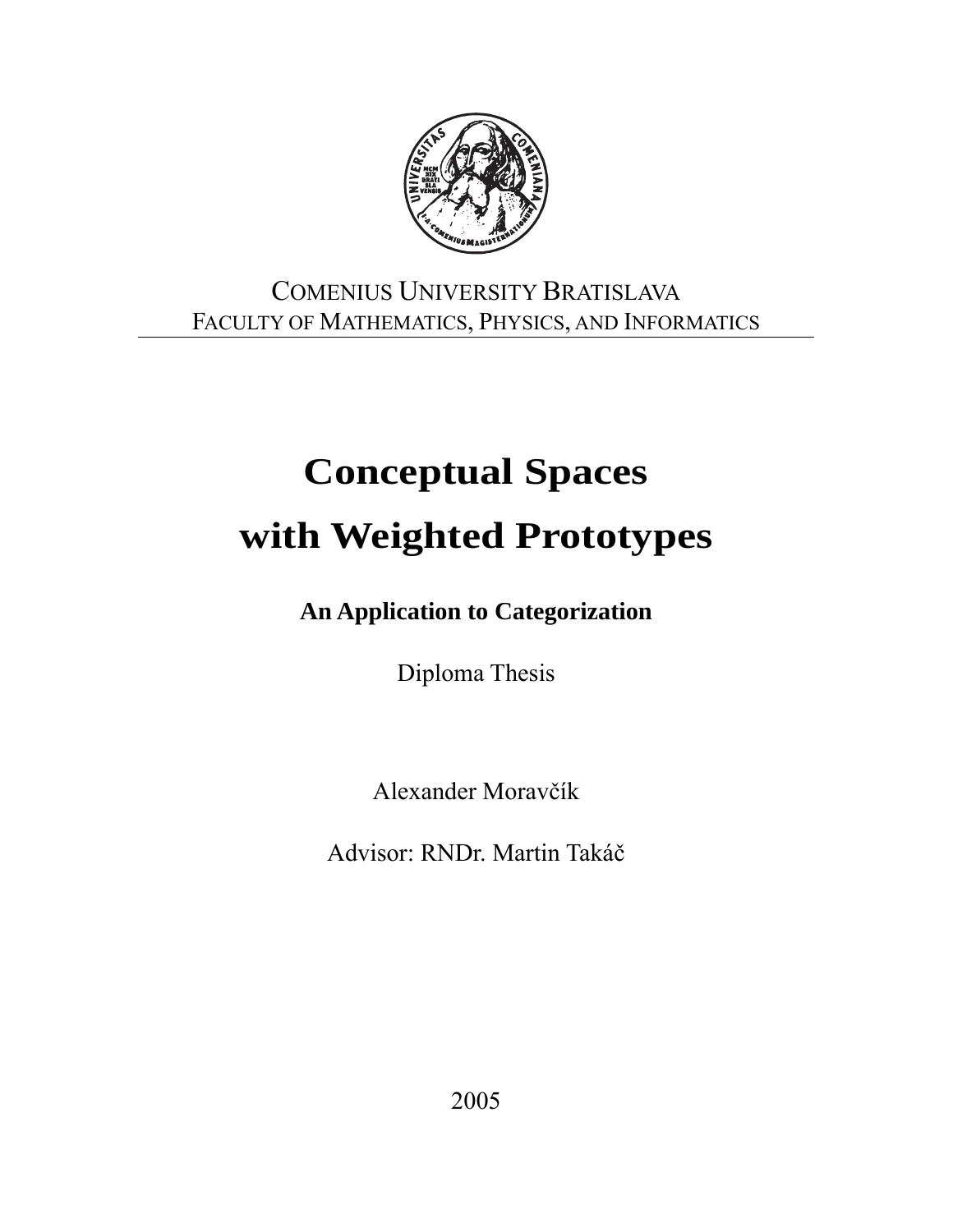## **Declaration**

I do hereby declare that this thesis has been composed by me and that the work described within is my own, unless stated otherwise. I certify it by my signature below.

 $\mathcal{L}_\text{max} = \mathcal{L}_\text{max} = \mathcal{L}_\text{max} = \mathcal{L}_\text{max} = \mathcal{L}_\text{max} = \mathcal{L}_\text{max} = \mathcal{L}_\text{max} = \mathcal{L}_\text{max} = \mathcal{L}_\text{max} = \mathcal{L}_\text{max} = \mathcal{L}_\text{max} = \mathcal{L}_\text{max} = \mathcal{L}_\text{max} = \mathcal{L}_\text{max} = \mathcal{L}_\text{max} = \mathcal{L}_\text{max} = \mathcal{L}_\text{max} = \mathcal{L}_\text{max} = \mathcal{$ 

Alexander Moravčík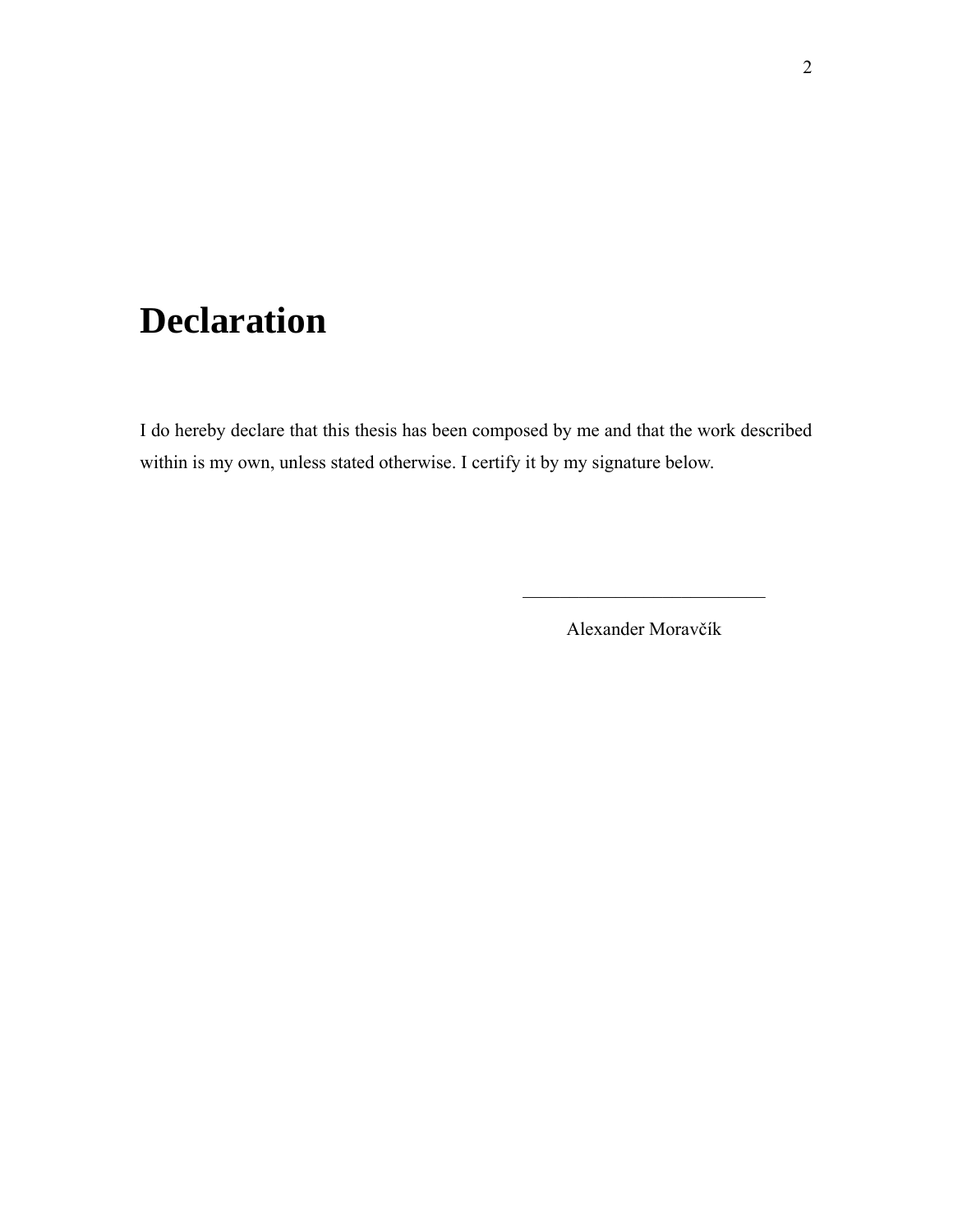## **Acknowledgement**

I would like to express thanks to my advisor RNDr. Martin Takáč for his helpful hints, comments, opinions, and patience, as well as the literature with which he has provided me.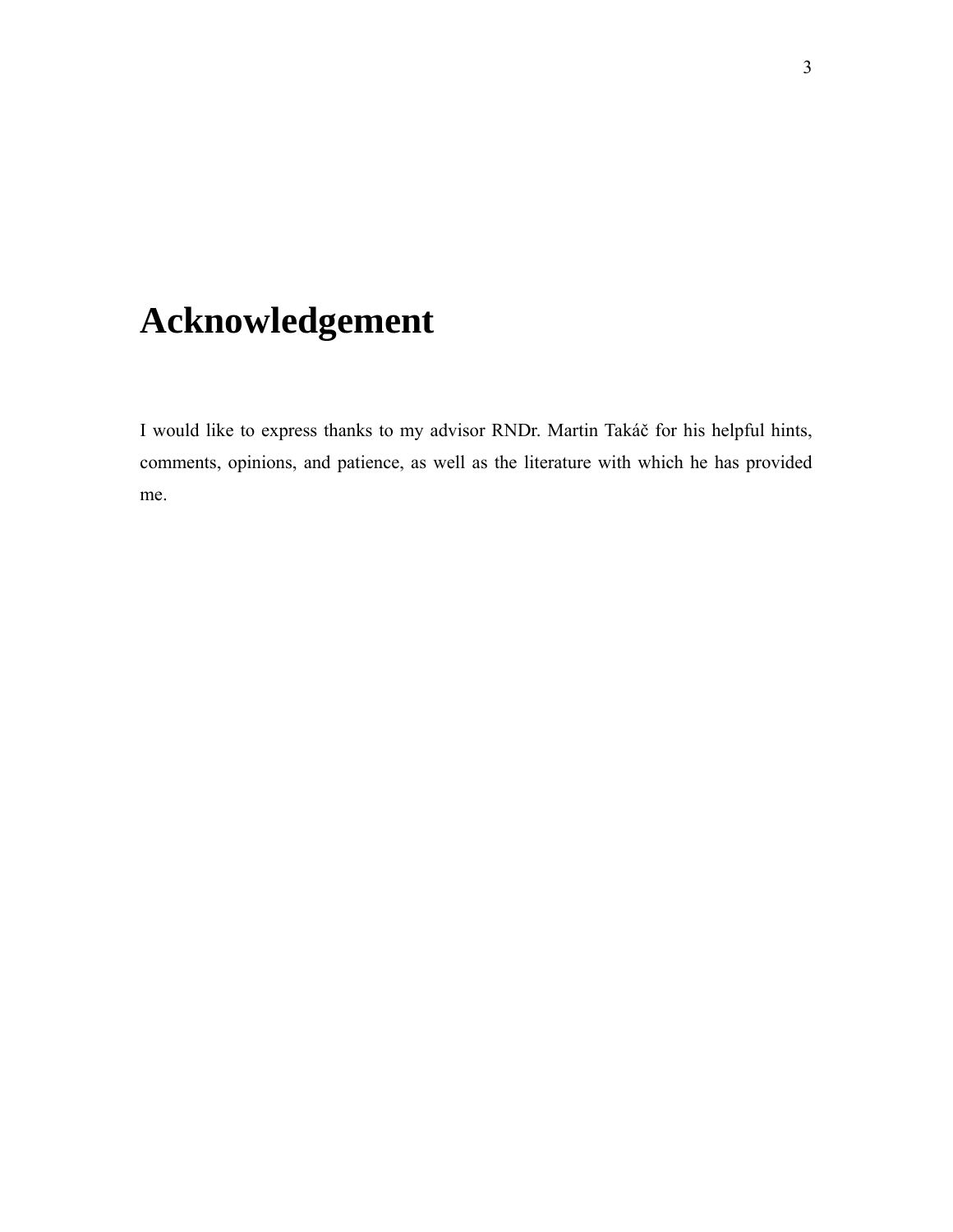## **Abstract**

This thesis introduces a new integrated formalization of the conceptual spaces framework proposed by Gärdenfors. We extend the notion of conceptual space generated by a set of prototypes by adding a weight vector to each prototype. This will allow us to represent non-uniformly scaled concepts and, as a special case, partial concepts. We also present a novel Weighted Prototypes-Based Categorization Algorithm (WPCA), which is designed to serve as a basis of cognitive apparatus of agents that engage in language games.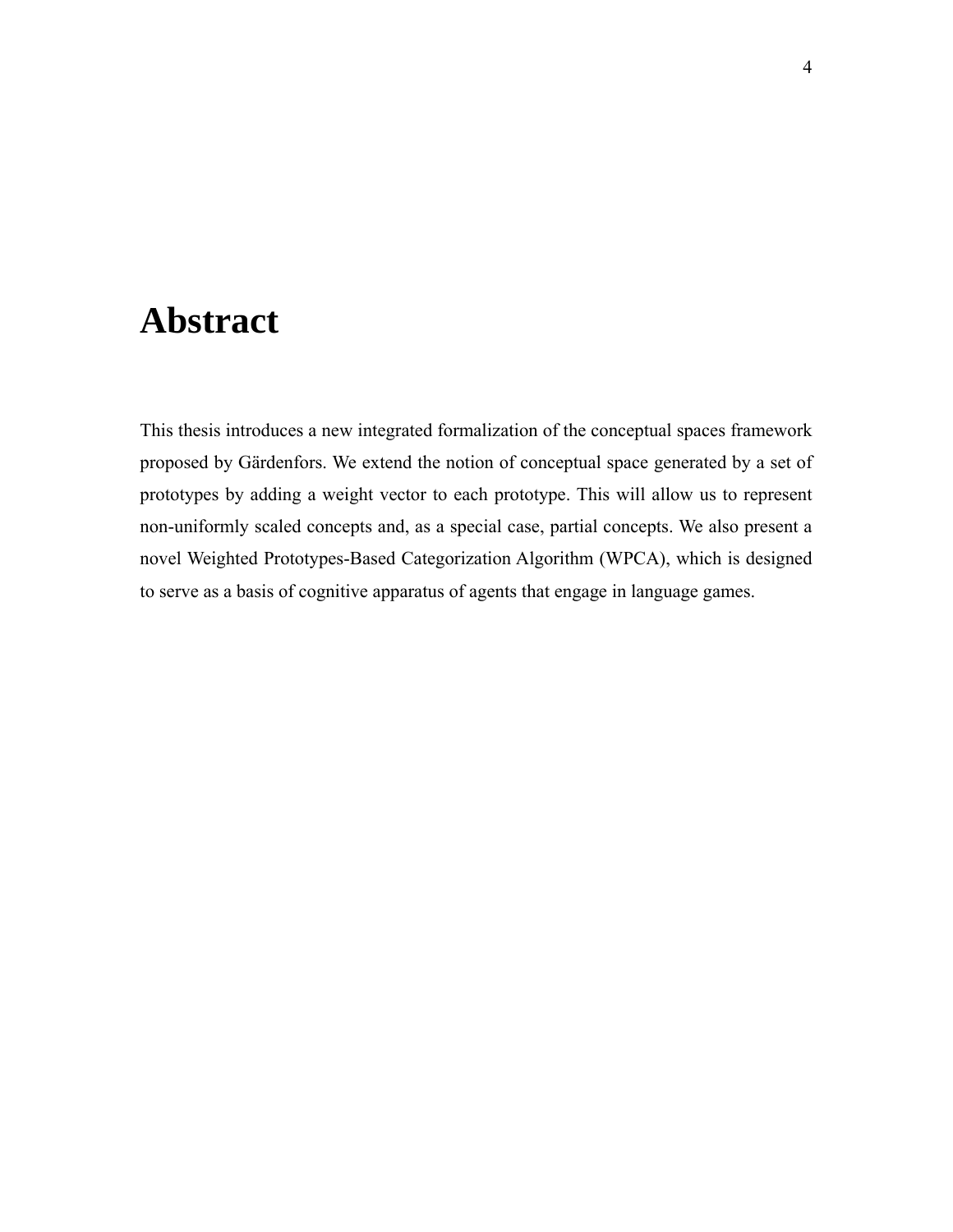## **Contents**

| $\mathbf{1}$ |       |  |  |
|--------------|-------|--|--|
|              | 1.1   |  |  |
|              | 1.2   |  |  |
|              | 1.2.1 |  |  |
|              | 1.2.2 |  |  |
|              | 1.3   |  |  |
| 2            |       |  |  |
|              | 2.1   |  |  |
|              | 2.2   |  |  |
| 3            |       |  |  |
|              | 3.1   |  |  |
|              | 3.2   |  |  |
| 4            |       |  |  |
| 5            |       |  |  |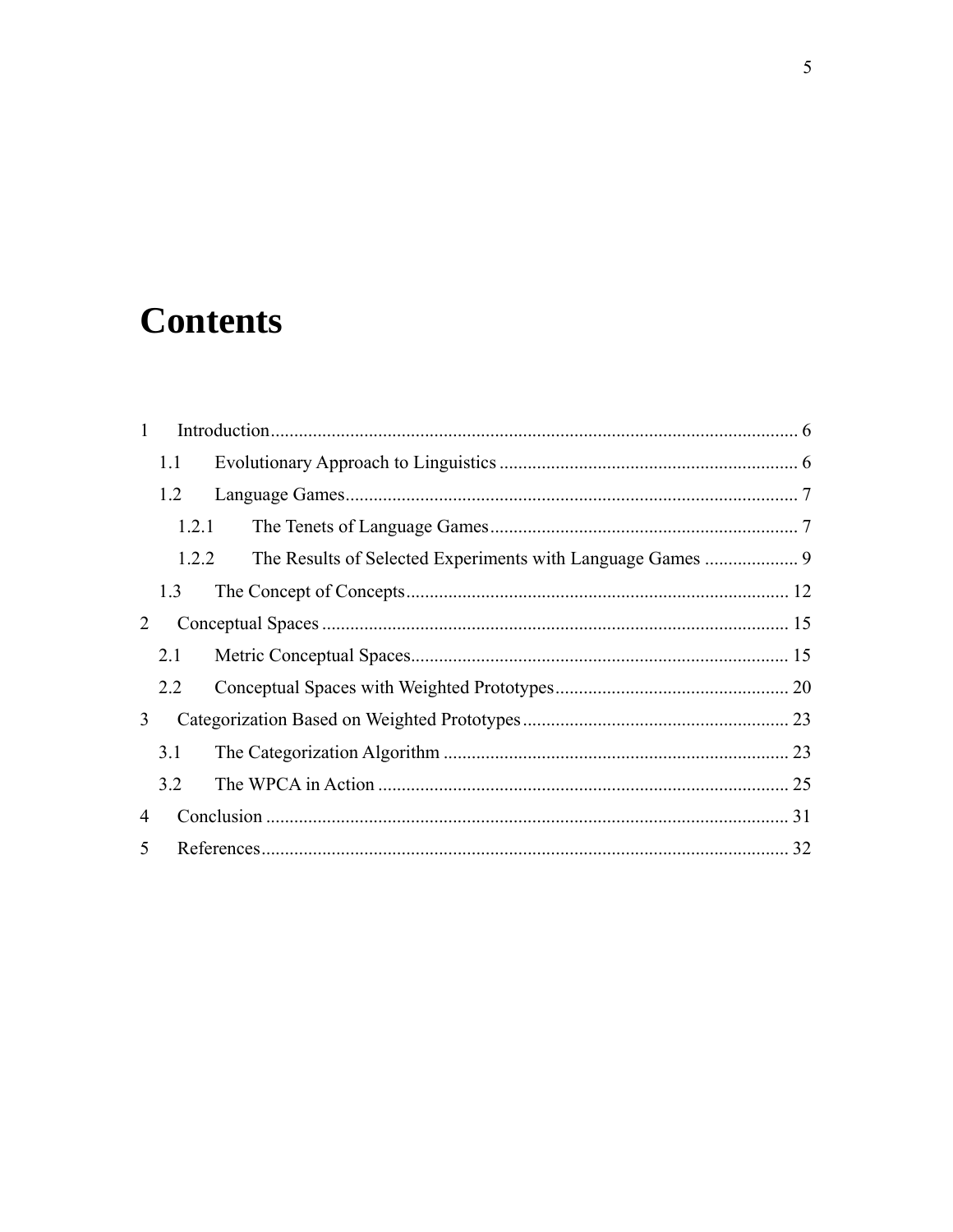## <span id="page-5-1"></span><span id="page-5-0"></span>**1 Introduction**

#### **1.1 Evolutionary Approach to Linguistics**

There are many good reasons for studying properties and mechanisms of human natural languages. In the context of computer science, understanding them would provide us with an excellent man-machine communication interface. It should not be forgotten that natural language is still the one and only symbolic medium that enables us to manipulate information of arbitrary content.

Research in linguistics in the  $20<sup>th</sup>$  century mostly concentrated on the description of syntactic and phonological structures of a language. Moreover, linguists like de Saussure viewed the language as a synchronic phenomenon, deliberately ignoring its historical evolution.

When we look at the domain of computational linguistics, we find out that today's natural language processing systems are almost completely crippled of the acquisition module. The learning process in these systems involves employment of a specially trained person who actually feeds in all the carefully prepared data [\[9\].](#page-32-0)

Classical linguistics as well as computational linguistics misses the crucial fact that language is a complex adaptive system [\[15\],](#page-32-1) [\[20\].](#page-33-0) Because language is constructed and reconstructed repeatedly by its users, thinking in the terms of idealized speaker or "the" grammar unavoidably leads to a blind alley [\[17\].](#page-32-2) To get over this problem, we adopt the hypothesis that language changes and evolves over time, mostly under the pressure of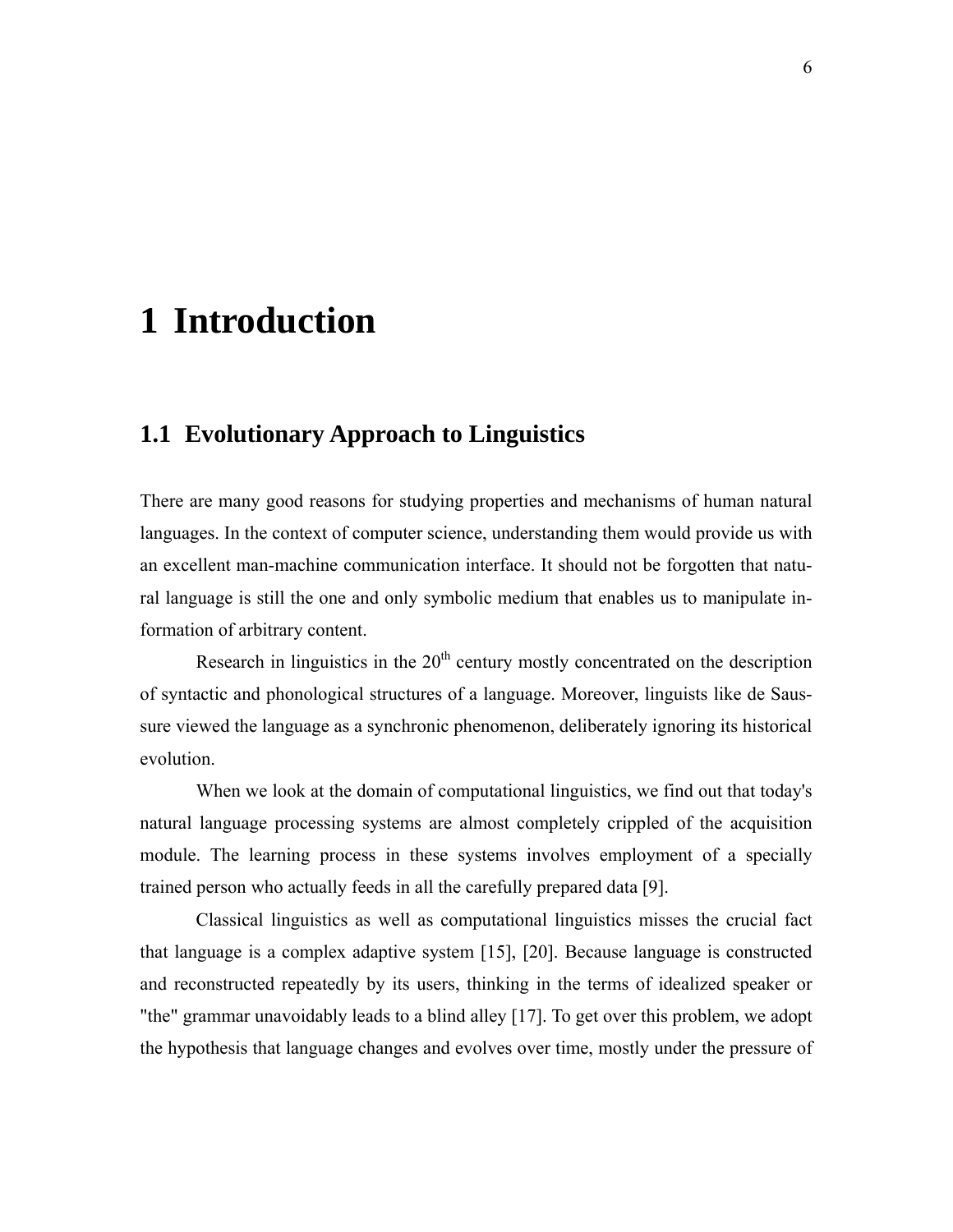<span id="page-6-0"></span>linguistic interactions. A survey of this theory and two opponent ones (i.e., genetic evolution and genetic assimilation) can be found in [\[15\].](#page-32-1)

#### **1.2 Language Games**

#### **1.2.1 The Tenets of Language Games**

Modeling inter-individual interactions can be effectively realized by simulated multiagent systems, which are commonly used in field known as artificial life. Any entity that perceives its environment through sensors and acts upon that environment through actuators is called agent. Every agent has a specific internal state, which, together with the sensory input, determines its behavior. Implicit global properties of the whole population emerge spontaneously as a consequence of explicit purely locally defined interactions. This contrasts with the top-down approach of classical artificial intelligence, where even the global behavior is well prepared and programmed beforehand.

According to the game theory terminology, generic interaction between an agent and the environment (e.g., another agent) is called a game. Linguistic interactions are identified as language games, in line with Wittgenstein. These games are adaptive because they result in a revision of mental states of the participants so that they become more successful in the future games. From a different perspective, the agents act rationally since they try to be as successful as possible. What counts as success obviously depends on what are the agents required to do or what are their motivations.

One might ask how something like common language could appear in a community of individuals who do have neither a total view of the linguistic knowledge of the group nor a complete control over it. In fact, coherence in the population is achieved by a process of self-organization based on a positive feedback loop between a successful use of a certain convention and its further application in the future. If a convention is used successfully, the chance that it will be used in the same or a similar situation again increases. Conversely, the more a convention is used, the higher will be its success ratio [\[13\],](#page-32-3) [\[15\].](#page-32-1)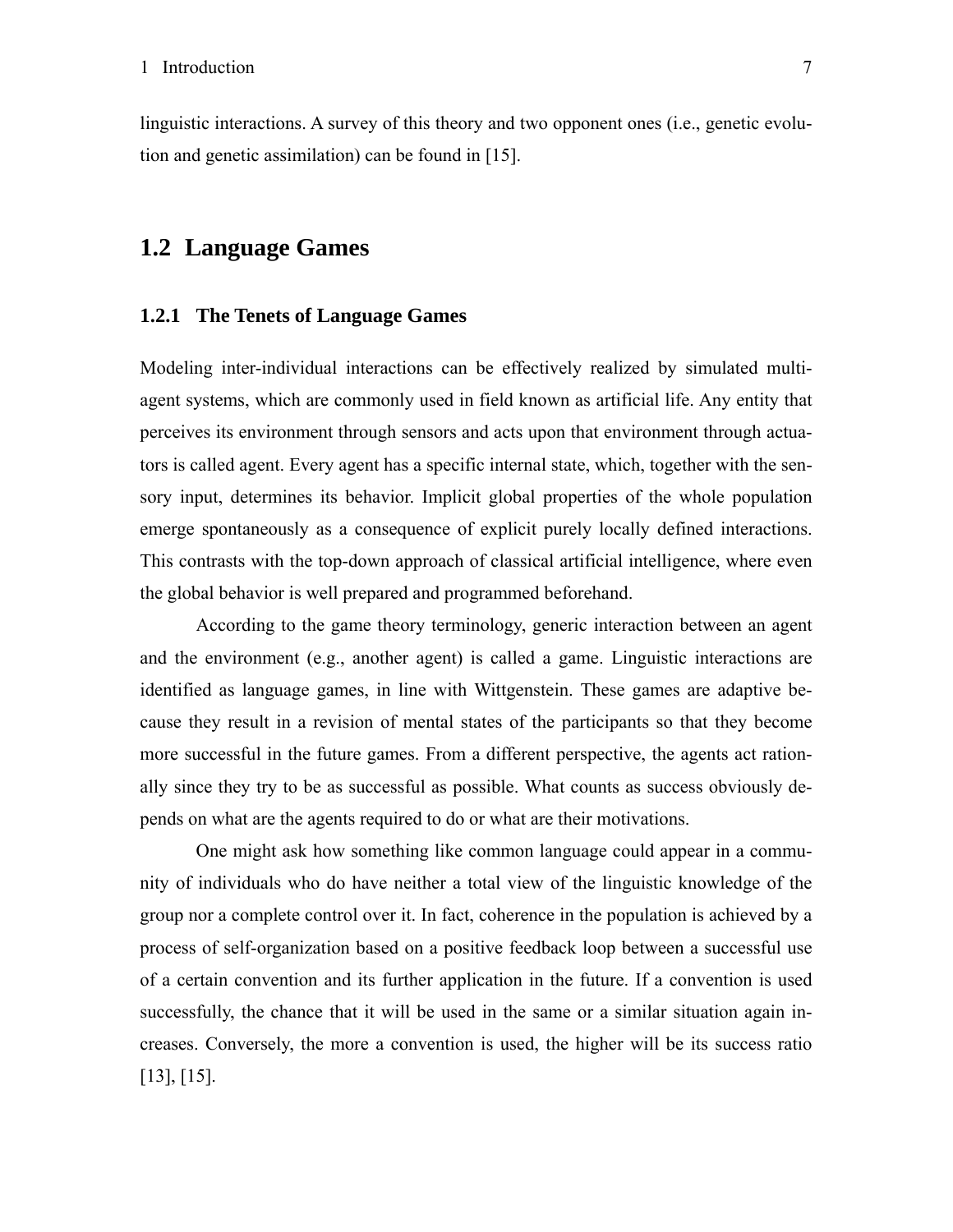#### 1 Introduction 8

Performed experiments point out an interesting phenomenon—conceptual, phonological, lexicological, and grammatical layers of the investigated models co-evolve. For example, when an agent develops a very useful new concept (mental entity), pressure is on to lexicalize it. Similarly, a concept associated with acoustically individual speech has a natural advantage over concepts, which are difficult to distinguish after externalization.

Plausible models of language dynamics need to respect some important general criteria. A multi-agent system should be:

- distributed: no agent has a complete view of the behavior of the other agents; no agent can directly control the behavior of all his companions; all interactions are strictly local.
- open: there should be an influx and outflow of all components of the system; this includes, but is not limited to, agents, referents of meaning (e.g., objects), and concepts.

In addition, agents ought to be:

- limitedly rational: agents do not have direct access to mental states of each other; the only way information can be exchanged is by interaction.
- situated: every agent is located in a concrete environment.
- embodied: body of an agent allows, disallows, or requires it to perform certain actions; agents should be physically realized whenever possible.
- imperfect: competences of agents, such as perception, memory, or utterance production, do not work ideally all over the time; stochasticity can damage every piece of information or make an operation faulty.

Because all of these constraints are present in real environment, the more of them we build into a model, the more authentic will be the simulation results. On the other hand, doing so will most likely add to the number of dependencies in the system and make description, predictability, and interpretation of its behavior more complicated.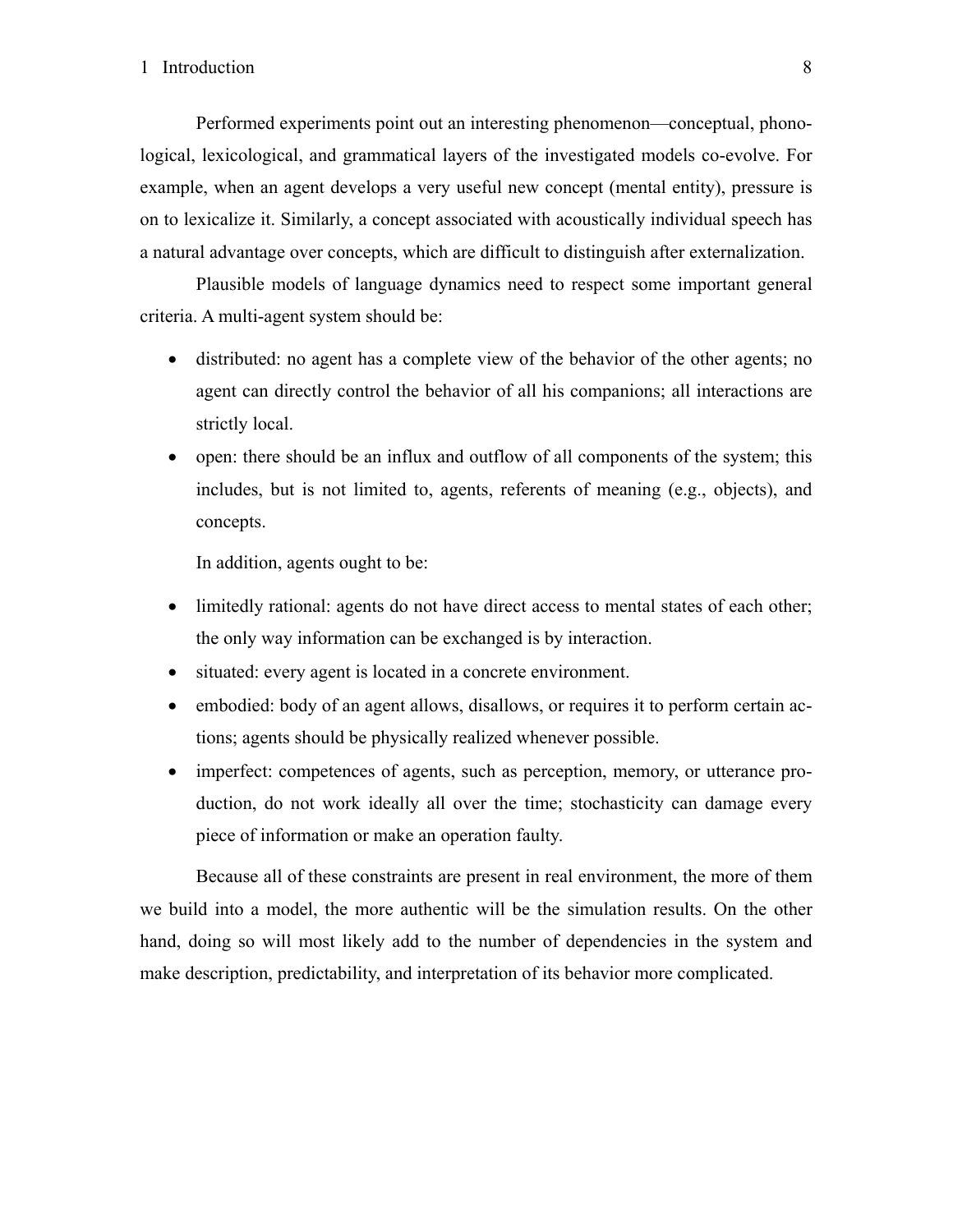#### <span id="page-8-0"></span>**1.2.2 The Results of Selected Experiments with Language Games**

One has to appreciate that a full-fledged evolutionary linguistic model would involve perception, conceptualization, lexicon look-up, grammatical parser and generator, speech recognition and synthesis, intention evaluation, and, of course, action. Hence, today's experiments with language games focus on certain subparts of the whole problem. For instance, when simulating the emergence of a shared lexicon, one game could look like this [\[5\]:](#page-31-1)

- 1. Two agents, a speaker and a hearer, are randomly selected from the population.
- 2. The speaker chooses an arbitrary object from the shared context as the topic of the interaction.
- 3. It retrieves the most preferred of the words associated with the topic and communicates it to the hearer.
- 4. The hearer maps the word used by the speaker onto the most preferred object according to his own lexicon.
- 5. If the object decoded by the hearer and the topic are the same, the game is successful. If it is not the case or if the process failed earlier, the game is unsuccessful.

In the end of each game, both agents adaptively modify their lexicons. If the game is successful, they reinforce the used association. If the speaker does not have a word to encode the topic, it can create a new word and associate it with the topic. If the hearer does not know the word used by the speaker, or it does not associate it with the topic, it can acquire the new topic-word relation.

Although iterating this procedure leads to a common vocabulary, it is easy to notice that the limited rationality constraint is broken. When finding out the result of a game, agents telepathically inspect each other's "thoughts." The same happens if the hearer associates a new word with the topic. This problem can be solved by adding some nonverbal form of communication, e.g., grasping, pointing, or gazing. As we can see, no qualitative change would arise in this particular case, but in a more general model in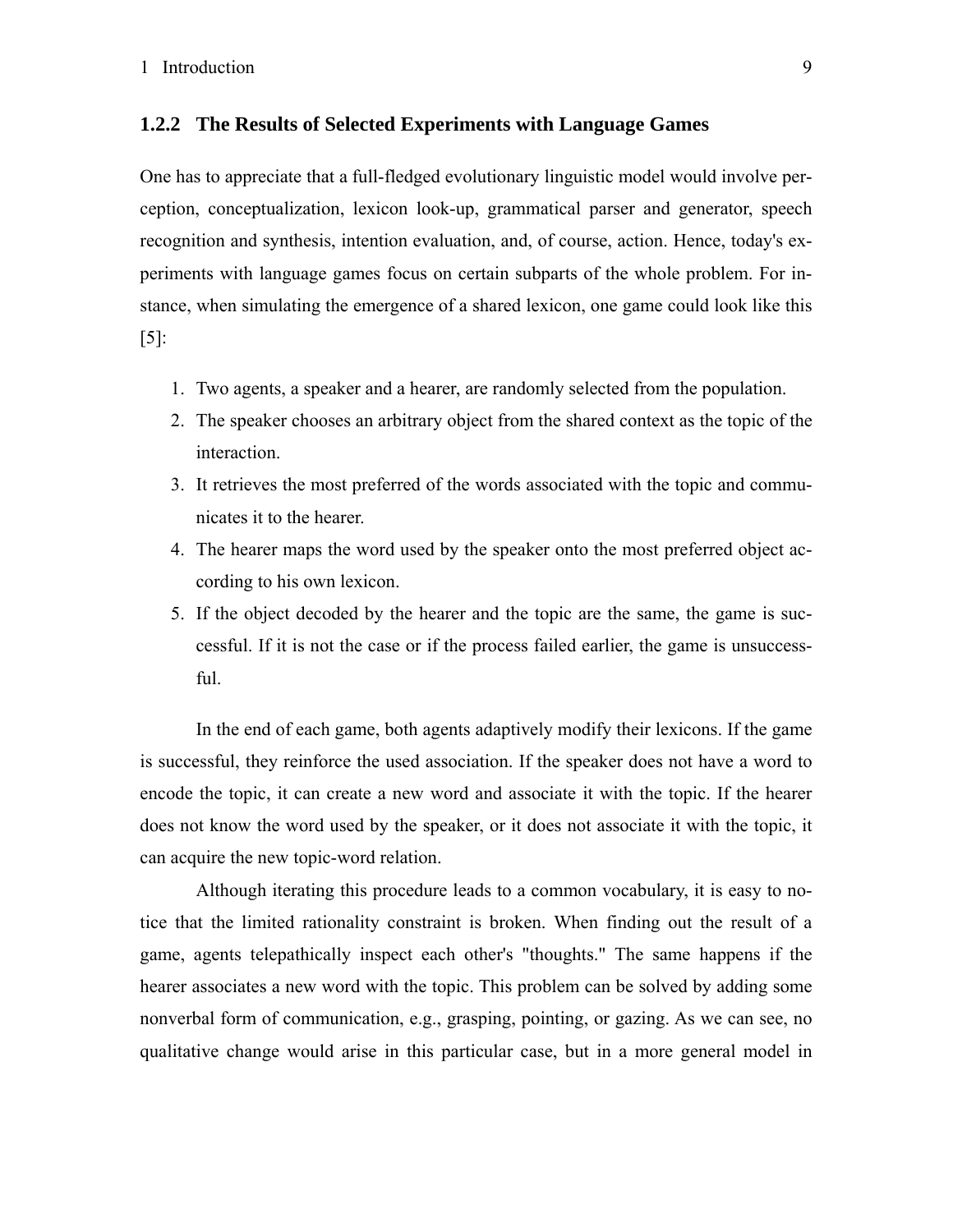which words do not have to identify objects directly, such ways of communication are quite ambiguous.

Certain important macroscopic characteristics of the population are monitored during the simulation process. In the case of lexicon formation, these can include [\[2\]](#page-31-2):

- mean success,
- coherence (i.e., the ratio of agents that use the same word for the same object),
- specificity (a measure that increases with relative frequency of agents using different words for diverse objects).

It has been shown that after sufficient number of games, these quantities nearly reach ideal values and do not drop later. It means that all of the agents speak the same language and that there is no synonymy or homonymy in this language. The lexicon is only insignificantly affected by any consecutive games.

Kaplan investigated the effect of system openness upon the global lexicon [\[5\]](#page-31-1). In his study, a new agent with an empty lexicon enters the system from time to time and replaces a randomly chosen agent. If this happens with a reasonable frequency, the new agents become a source of innovation; they can discover new, formerly ignored associations. Since they uniformly interact with all other agents in the population, after some time, their lexicons will capture global trends and suppress marginal tendencies in the system. However, if the fluctuations are without limits, the lexicon has no chance to stabilize. Consequently, communicative success, coherence, and specificity suffer.

Kaplan's experiment is even more appealing because if an agent does not have a word for a particular object, it is allowed to use an existing word associated with a resembling object. Thus, the words become names of whole classes of similar objects instead of labeling only single objects and the lexicon develops into an implicitly represented taxonomic hierarchy.

In experiments performed by Steels and McIntyre, agents were situated in a twodimensional space [\[26\].](#page-33-1) The probability with which two agents interact is based on their respective distance: agents close to each other have a higher chance to communicate than agents apart have. Spatial distribution of the agents is generated randomly, but inclines to clustering. Simulations show that although the success in communication advances as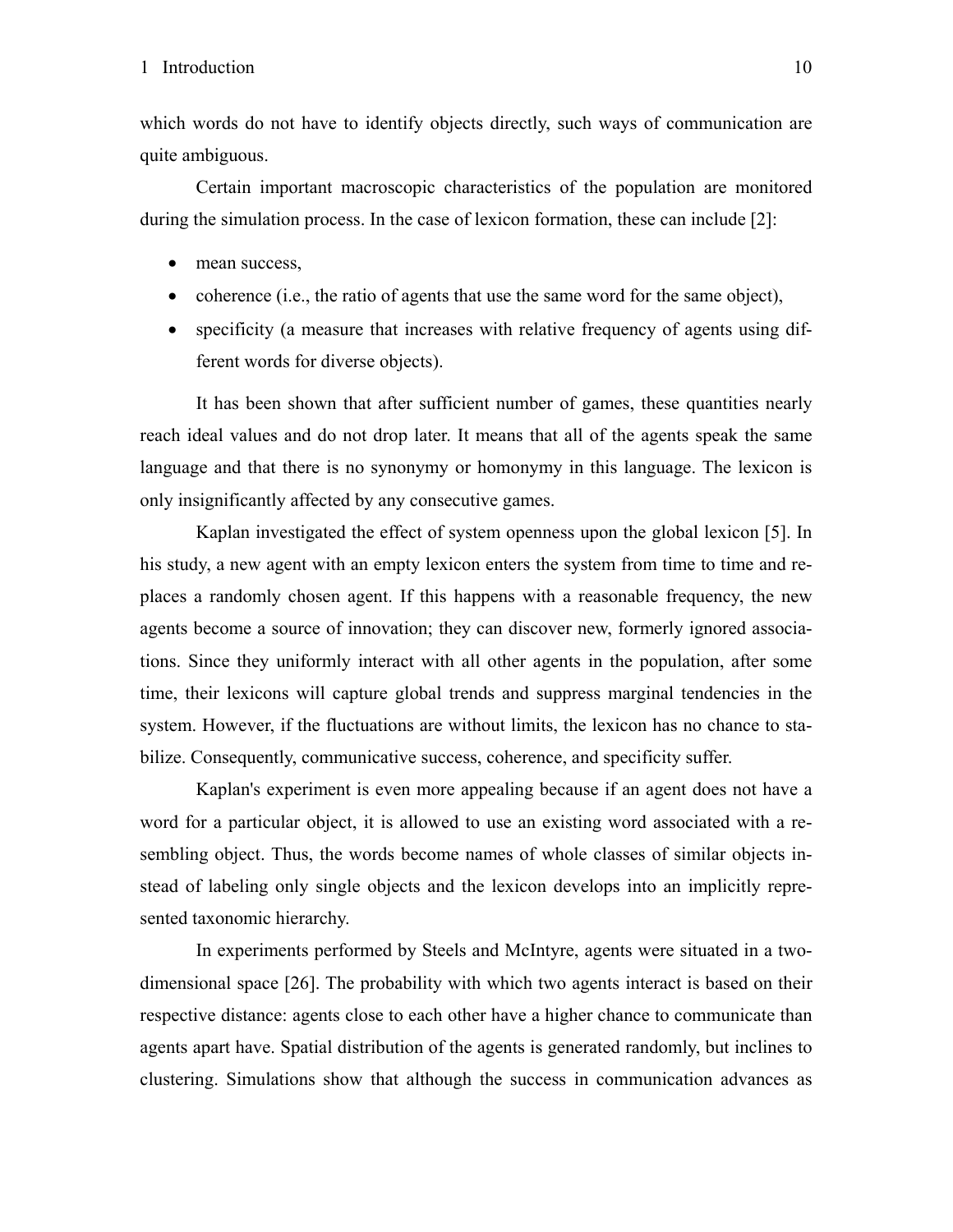before, inspection of the lexicons of different agents reveals the fact that agents actually develop two languages. They use the first one preferentially within their cluster; the second language, although weaker, is shared among distinct clusters.

At this point, we recall non-situated agents again. We have mentioned that a stable global lexicon emerges in the system after some time and this lexicon is partially resistant to alterations of the population. The situation changes if we incorporate stochasticity in the model. Steels and Kaplan added noise to both the linguistic and nonlinguistic form of communication, as well as to retrieval of information from associative memory, and found out that there are upper bounds on the amount of stochasticity admissible in the initial phase of lexicon formation [\[21\].](#page-33-2) If these bounds are exceeded, no self-organization takes place. However, once a language established, malfunction of one component is partially counterbalanced by the other components and by context. Stochasticity introduces and maintains variations in the language—associations strengthen and weaken, new words appear—but communicative success along with coherence remains high.

Later on, Steels and Kaplan modeled agents able to utilize partially damaged information [\[22\].](#page-33-3) An agent in the role of hearer takes into account that the perceived word and the word actually used by the speaker might not be identical; they could be only similar. The same holds for uncertainty of extra-linguistic hints. Consequently, the global lexicon will never be completely coherent, but the communication is more resistant to noise and inaccuracies. Interestingly enough, periods of stabilized lexicon were observed, followed by phases of strong reorganization. Such behavior is known to be characteristic of natural languages.

The Talking Heads experiment headed by Steels was a much more large-scaled project [\[17\]](#page-32-2), [\[23\],](#page-33-4) [\[24\],](#page-33-5) [\[25\]](#page-33-6). The experimental setup consisted of two steerable cameras connected to computer equipment and oriented towards a whiteboard on which simple, colored geometrical figures, like triangles, circles, and rectangles, were pasted. Each of the two agents that take part in a language game "embodies" in one of the cameras. The speaker then tries to describe the selected object in such a way that it is clearly separated from the other objects. Hearer's task is to find out which of the shapes has been chosen as the topic of the interaction. To make the agents even more situated, similar environments were assembled in several different sites in the world. The agents were able to travel from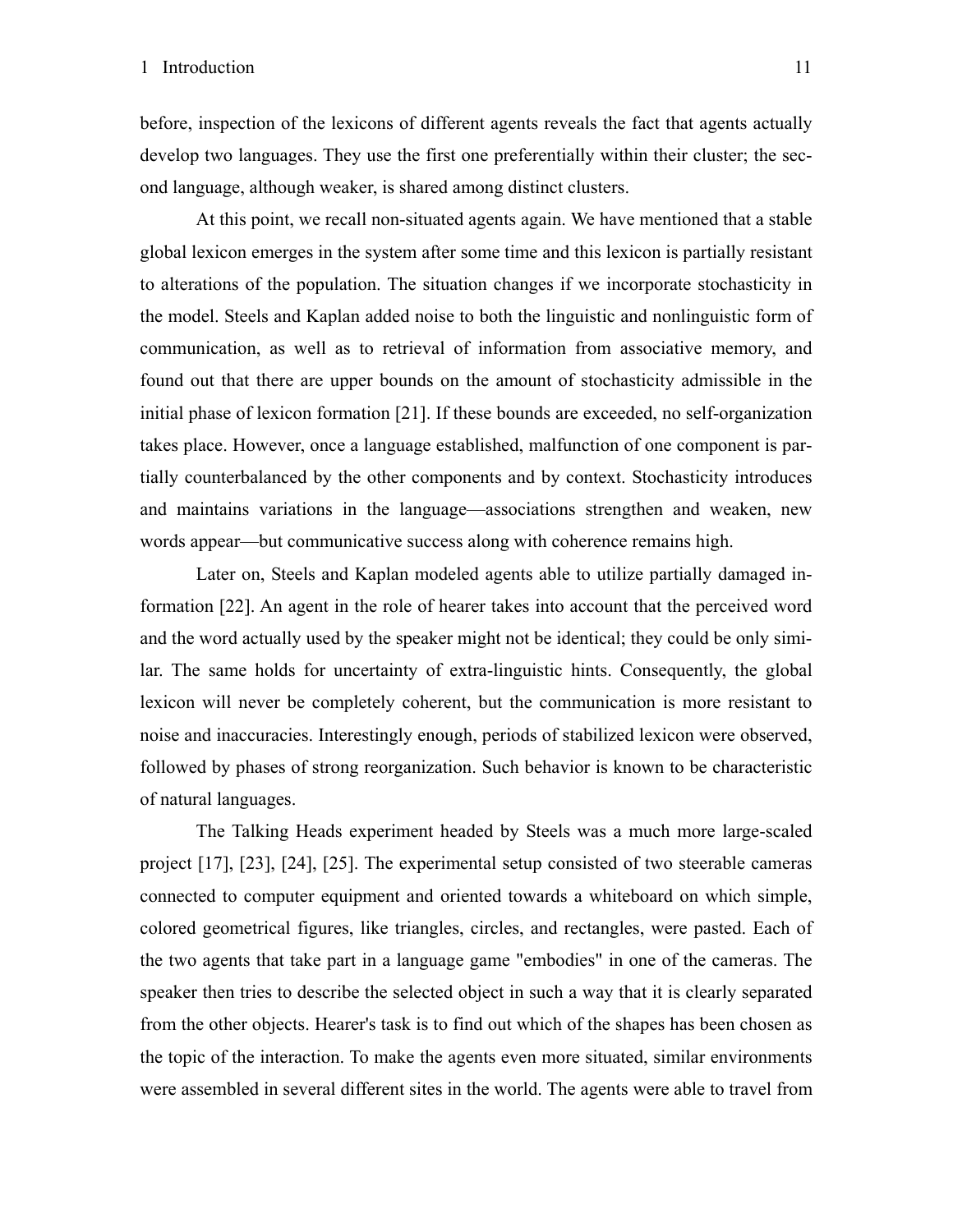<span id="page-11-0"></span>one location to another place through internet, but only those sharing the same physical environment were allowed to communicate. Authors even set up a public web page that let anyone create his or her own agents, supply them with initial lexicons, place them into the system, and monitor their statistics.

During the experiment, several thousands of words and hundreds of concepts emerged. The core vocabulary consisted of about one hundred words, including eight essential words expressing basic colors (red, green, blue, bright) and locations (left, right, up, down).

Up to now, we have dealt with experiments focused on lexicon, but this is not the only subject, to which this methodology can be applied. Phonetics and phonology are research domains of de Boer who investigates, for example, the emergence of realistic vowel systems [\[1\]](#page-31-3). In the model described by Steels and Oudeyer, agents not only develop a common repertoire of individual phonemes, but they also agree on shared syllables [\[27\]](#page-33-7). Authors emphasize the overall importance of mimicking the constraints of articulatory apparatus and memory.

The emergence of grammar is still an open issue although some pilot experiments already appeared. Steels models grammar, seen as "structural regularities in the language," using frames. Slots of these structures, which can also contain other frames, have to meet certain syntactic as well as semantic restrictions. Unsurprisingly, constraint propagation and satisfaction methods are used to maintain validity of the frame hierarchy. The hierarchy itself can represent either syntactic [\[16\]](#page-32-4) or semantic knowledge [\[19\]](#page-32-5). It is remarkable that these experiments were performed on visually grounded autonomous robotic agents.

#### <span id="page-11-1"></span>**1.3 The Concept of Concepts**

If one is concerned with communication, the notion of semantic, i.e., the relation between the words of a language and their meanings, becomes prominent. Two fundamentally different approaches to explicating the meaning of a word or an expression exist. According to the realist semantics, the meanings of terms are somewhere out there in the world. On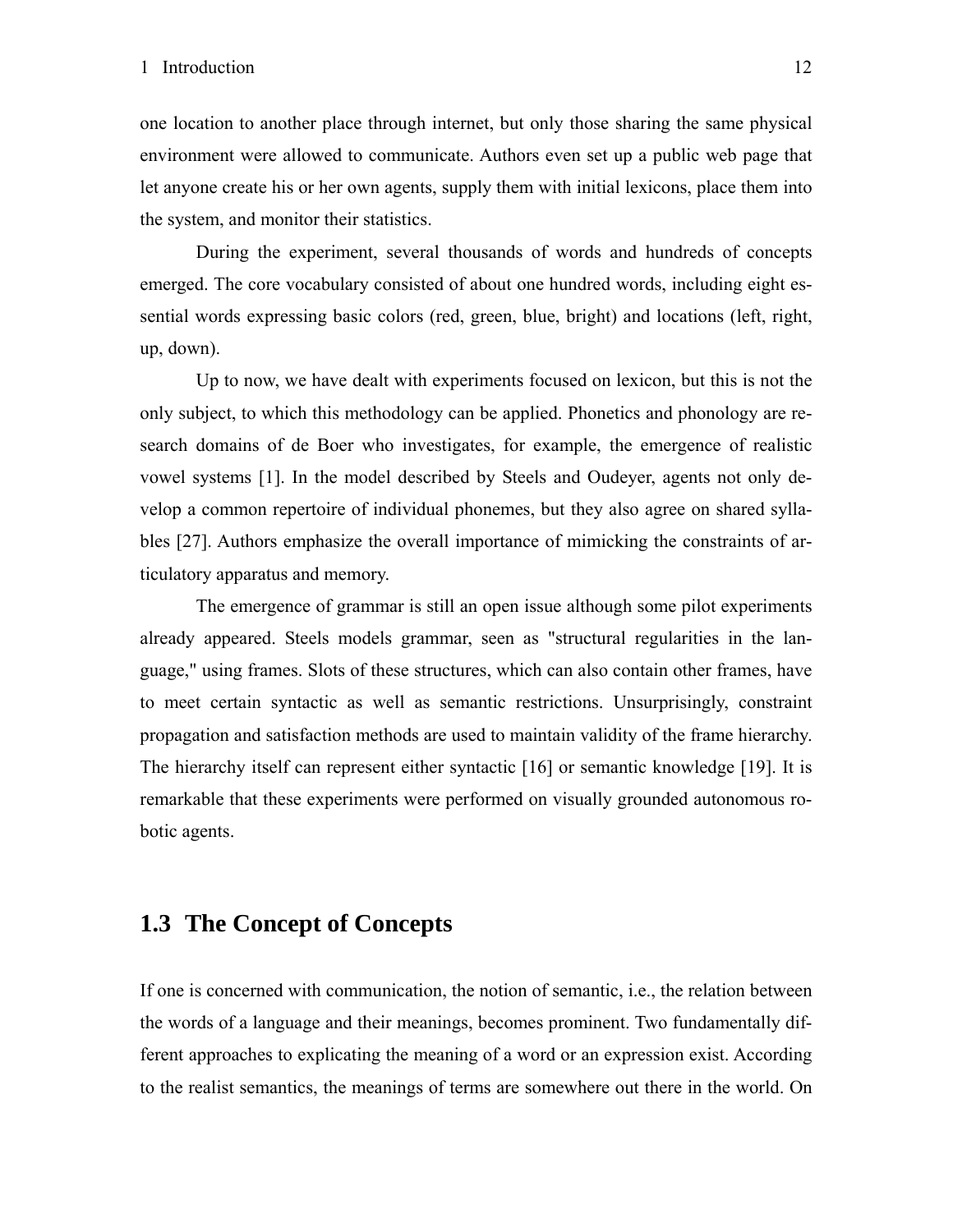the other hand, cognitivist theory claims that meanings are mental entities in the head. It has been shown that the realist way is severely flawed because it is quite common for the meaning of a concept to change over time and between contexts. Furthermore, not all mentally constructed objects must have a direct correspondence in the world [\[4\]](#page-31-4).

However, opting for the cognitive semantics brings about another question: how should we represent concepts? Connectionism and the symbolic paradigm, the two mostly used approaches nowadays, have a number of serious disadvantages from the viewpoint of multi-agent simulations of language phenomena. Whereas the information, which is stored in the hidden layers of artificial neuron networks, is difficult to interpret, we are interested in explicitly represented concepts and the process of their formation. Furthermore, these networks learn very slowly in comparison to the rapid acquisition observed on human subjects who are able to learn a new concept even from a single exemplar. The negative aspect of symbolic representation is the unclear origin of new symbols and the relation of these symbols to the physical world (the symbol grounding problem).

Steels and his colleagues mostly use binary discrimination trees to represent concepts [\[14\].](#page-32-6) Each sensory channel of an agent is associated with a particular discrimination tree. The tree partitions the continuous sensory output range into a finite set of disjoint subintervals (Figure 1). If an inner node of this tree corresponds to interval  $(a,b)$ , its left offspring and right offspring correspond to  $\left| a, (a+b)/2 \right|$  and  $\left| (a+b)/2, b \right|$ , respectively. The root always corresponds to  $[0,1)$ . A concept can be defined as a partial function that takes a sensor identifier as argument and returns a node of the discrimination tree associ-



**Figure 1: Binary discrimination tree.**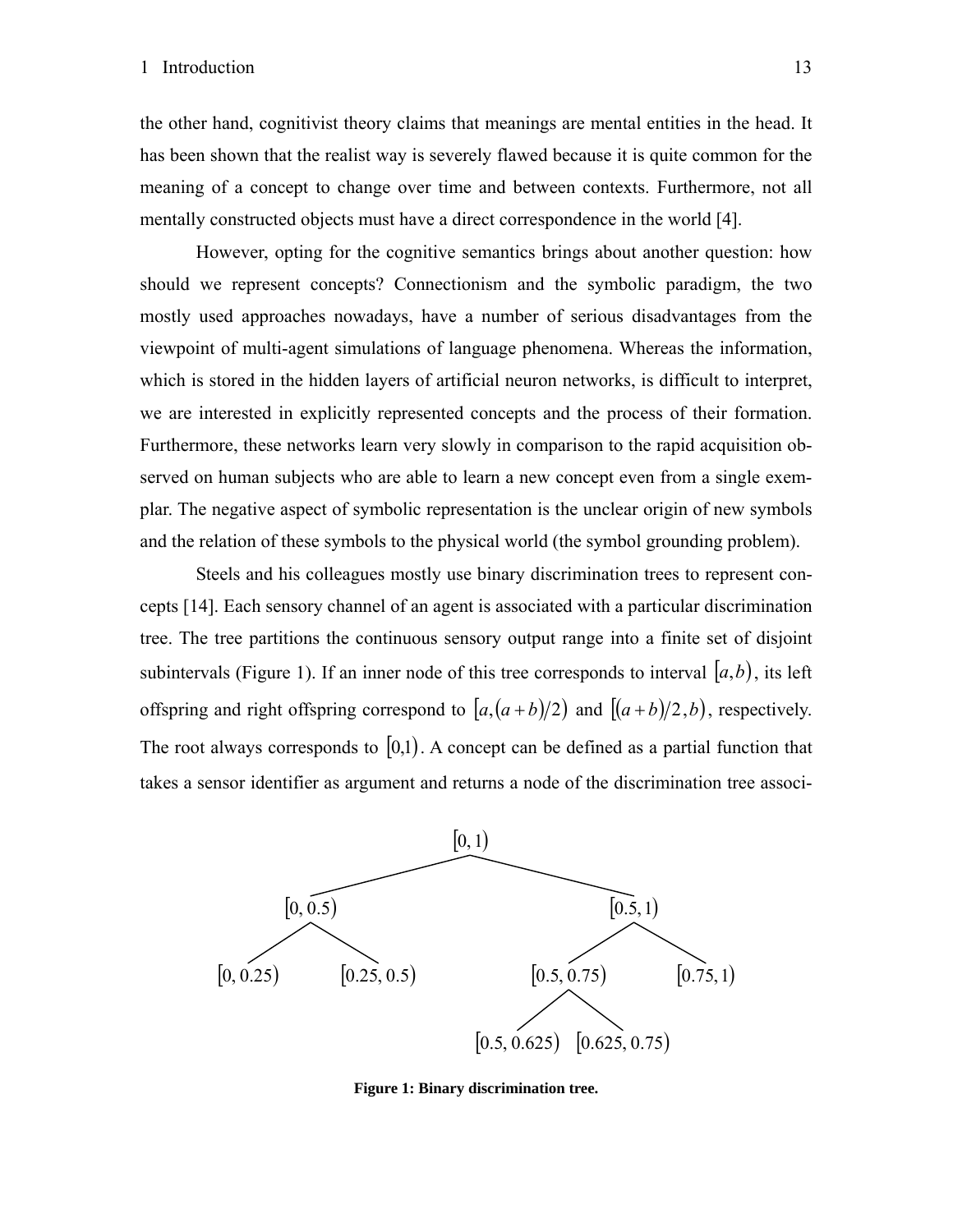ated with the sensor. Note that this can be a leaf node as well as an inner node.

Agents are assumed to have the same sensors, but they neither have to be equipped with the same set of discrimination trees nor are the trees given in advance. Instead, they are adaptively revised according to specific objects, which an individual agent encounters. As a result, the agents develop capacity to represent concepts with precision that adequately reflects the characteristics of the environment.

The major drawback of binary discrimination trees is that they have no known counterpart in human cognition. We present a more plausible model in the following chapter.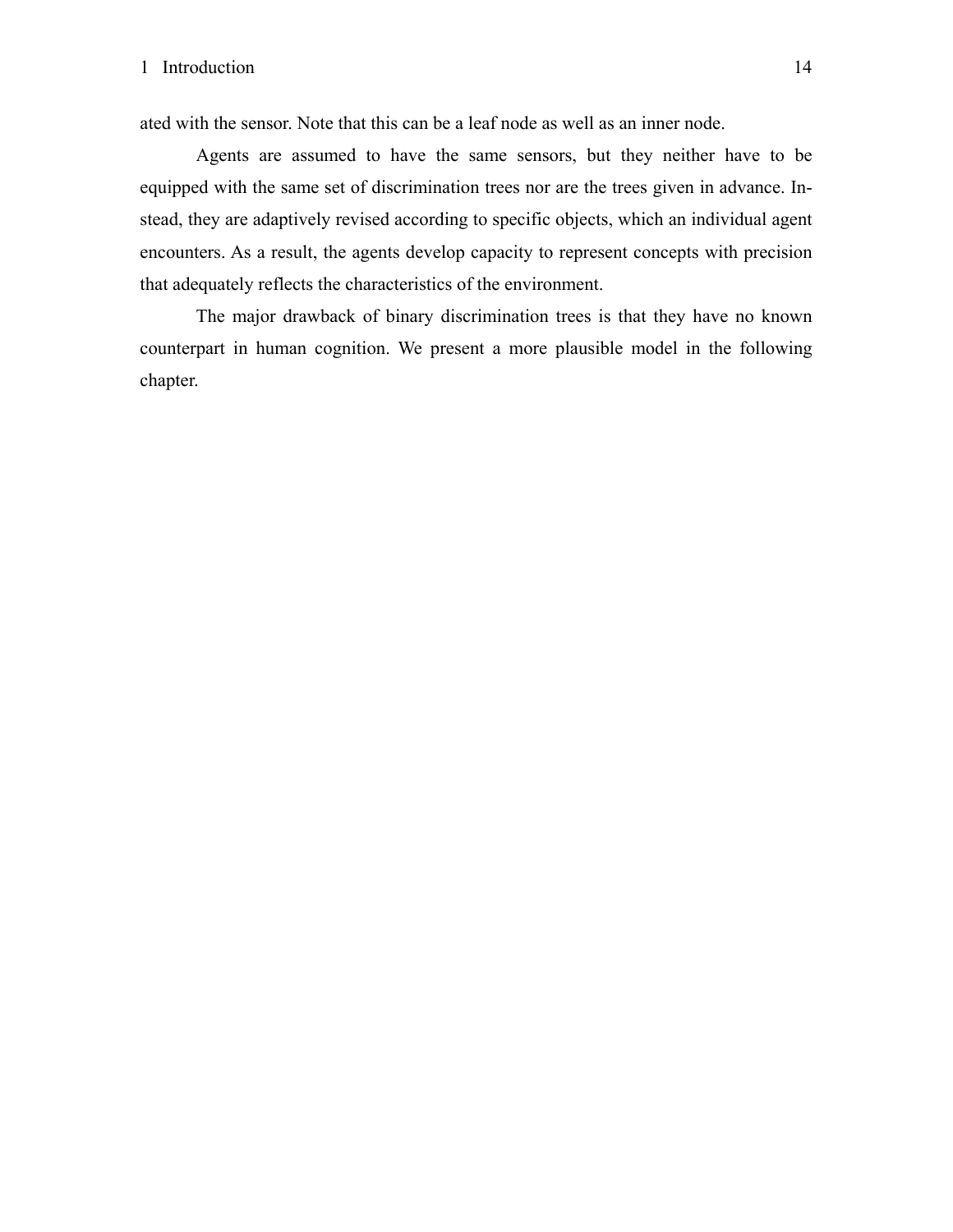## <span id="page-14-1"></span><span id="page-14-0"></span>**2 Conceptual Spaces**

#### **2.1 Metric Conceptual Spaces**

As we argued in section [1.3,](#page-11-1) computationalism and connectionism are not the most appropriate paradigms if we demand explicitly represented concepts and our primary interest lies in their formation and their relation to the outer world. The theory of conceptual spaces proposed by Gärdenfors is one of few representational frameworks that meet all these requirements [\[4\]](#page-31-4). In this chapter, we will build the notion of conceptual space—on various levels of abstraction and with different representational strengths. Note that the presented attempt to formalize conceptual spaces is original.

We start with some general definitions.

**Definition 1.** *A set P is a partition of a set X if and only if the following conditions hold for all*  $A, B \in P$ :

$$
A \neq \emptyset,
$$
  

$$
\bigcup_{C \in P} C = X,
$$
  

$$
A \neq B \Rightarrow A \cap B = \emptyset.
$$

*The elements of P are called the blocks of the partition.* 

**Definition 2.** Let  $X \neq \emptyset$  be a set. We call the elements of X percepts or (possible) ob*jects and the nonempty subsets of X concepts. We say that a percept x and a concept c match just if*  $x \in c$ . A conceptual space over X is a finite partition of X.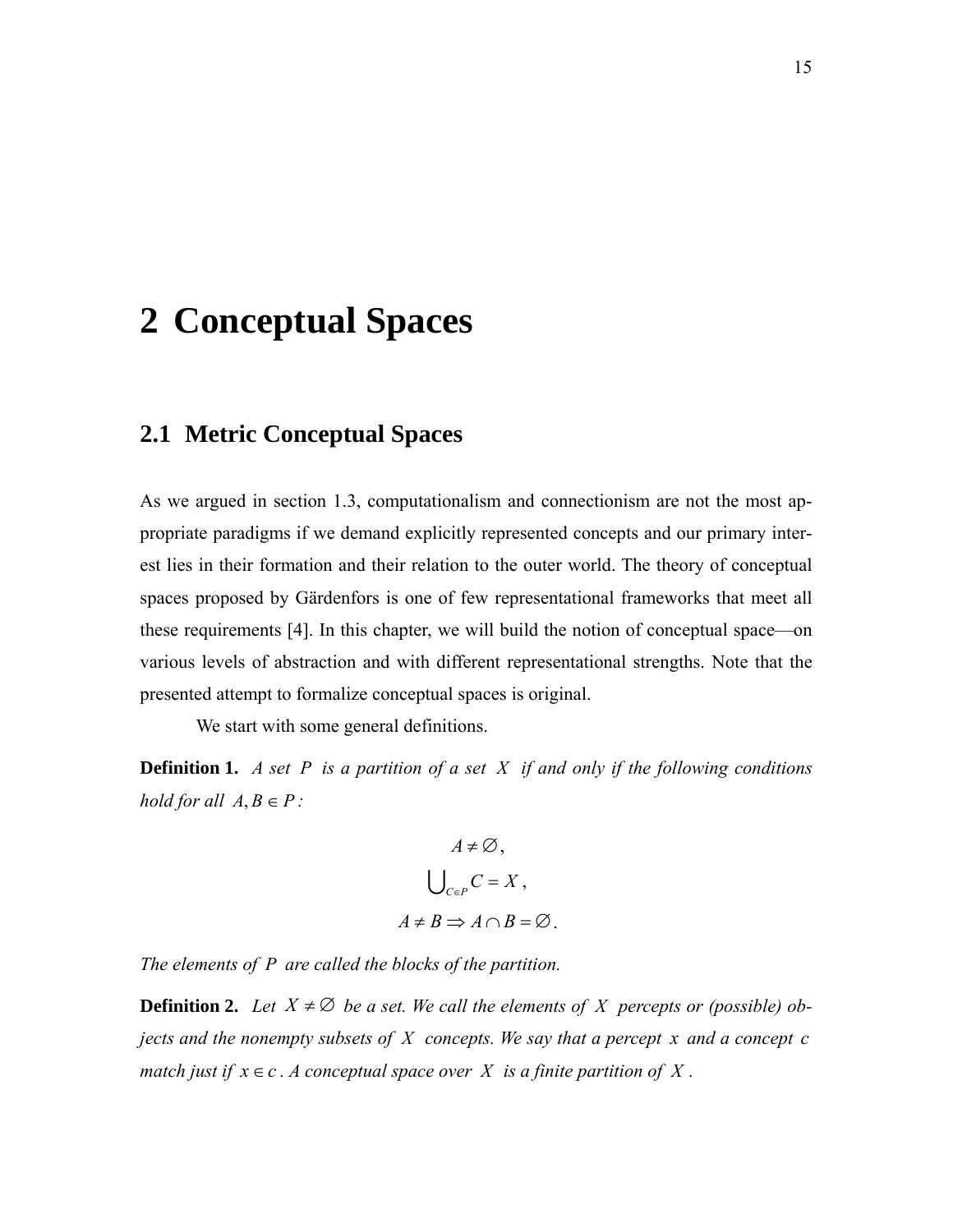It is an inherent property of human cognition that certain members within a class of objects are considered more representative of the category than others. For example, sparrows and blackbirds are judged more typical birds than are penguins and emus. The most representative members of categories are called prototypes, in conformity with the prototype theory of categorization developed by Rosch and her collaborators [\[11\].](#page-32-7) To determine the degree of representativeness, we need to be able to measure the distance between any two possible objects. Since it is a common assumption that similarity is an exponentially decaying function of distance, we can state that greater distance indicates greater dissimilarity [\[4\]](#page-31-4).

**Definition 3.** *A metric on a set X is any function*  $d: X \times X \rightarrow R$ *, which satisfies the following conditions for all*  $x, y, z \in X$ *:* 

$$
d(x, y) \ge 0
$$
 (non-negativity),  

$$
d(x, y) = 0 \Leftrightarrow x = y
$$
 (identity of indiscernible),  

$$
d(x, y) = d(y, x)
$$
 (symmetry),  

$$
d(x, y) + d(y, z) \ge d(x, z)
$$
 (triangle inequality).

**Definition 4.** *A metric space is a pair*  $(X,d)$ *, where* X *is a set and d is a metric on X .* 

<span id="page-15-0"></span>**Definition 5.** *Let*  $(X,d)$  *be a metric space, let*  $P = \{p_i\}_{i=1}^m \subseteq X$  *be a set of prototypes for some*  $m \in \mathbb{Z}^+$ *, and let*  $s: 2^P \to P$  *be a function. The conceptual space over*  $(X,d)$ *generated by P and by s is the set*  $C = \{c_i\}_{i=1}^m$ *, where* 

$$
c_i = \{x \in X : p_i = s(\{p_j : d(x, p_j) = \min_{k=1}^m d(x, p_k)\})\}.
$$

*The function s is called the selection function. We say that*  $x \in X$  *and*  $p_i$  *match exactly when*  $x$  *and*  $c_i$  *match.* 

**Remark 1.** *The domain of the selection function in [Definition 5](#page-15-0) can be safely restricted to* 

$$
\{P' \subseteq P : \exists x \in X : P' = \{p_j : d(x, p_j) = \min_{k=1}^m d(x, p_k)\},\}
$$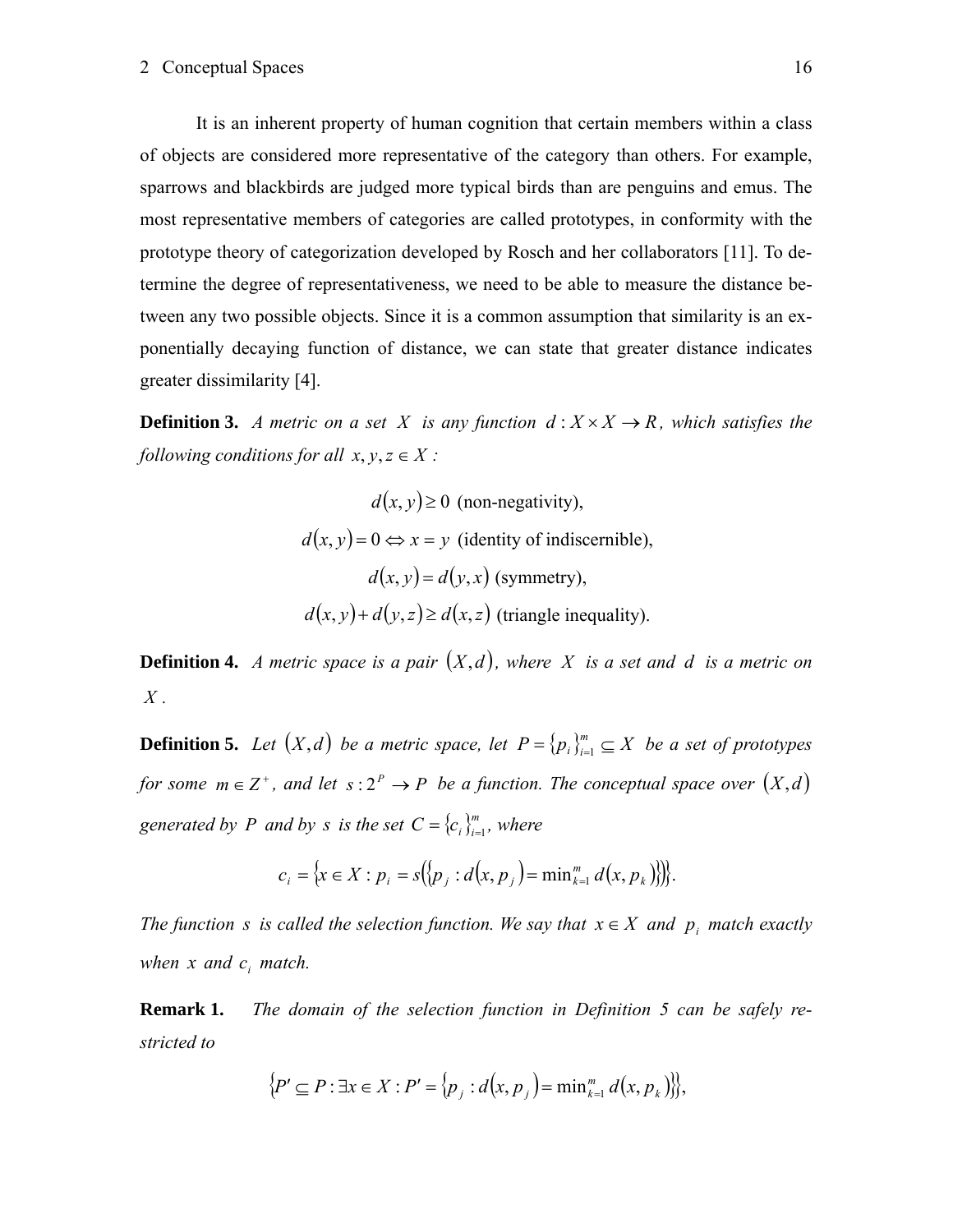*where the free variables have the same denotation as in the definition.* 

**Lemma 1.** *Let*  $(X,d)$  *be a metric space, let*  $P \subseteq X$  *be a set of prototypes such that*  $P \in \mathbb{Z}^+$ , and let  $s: 2^P \to P$  be a function. Then the conceptual space over  $(X,d)$  gen*erated by P and by s is a conceptual space over X .* 

So far, we have concentrated on percepts, concepts, and conceptual spaces with no internal structure. From now, we will presume that possible objects are feature vectors whose components are real numbers.

**Remark 2.** *The set*  $\overline{R} = R \cup \{-\infty, +\infty\}$  is called the set of (affinely) extended real numbers. Interval notation, order relations, and arithmetic operations on  $\overline{R}$  are extended in*tuitively, e.g.,*  $\overline{R} = [-\infty, +\infty]$ ,  $x < +\infty$  *for all*  $x \in R$ ,  $x + \infty = \infty$  *if*  $x \neq -\infty$ *. As a convention, we accept*  $0 \cdot (\pm \infty) = \pm \infty \cdot 0 = 0$ .

**Definition 6.** *The Minkowski metric*  $d_{\lambda}^{n}$  *is defined for all*  $n \in \mathbb{Z}^{+}$  *and all*  $\lambda \in [1, \infty]$  *as* 

$$
d_{\lambda}^{n}(\mathbf{x}, \mathbf{y}) = \lim_{l \to \lambda} \sqrt{l} \sum_{i=1}^{n} |x_{i} - y_{i}|^{l},
$$

*where*  $\mathbf{x} = (x_i)_{i=1}^n \in R^n$  *and*  $\mathbf{y} = (y_i)_{i=1}^n \in R^n$ . For special values of the parameter  $\lambda$ , this *simplifies to:* 

$$
d_1^n(\mathbf{x}, \mathbf{y}) = \sum_{i=1}^n |x_i - y_i| \text{ (the Manhattan metric)},
$$
  
\n
$$
d_2^n(\mathbf{x}, \mathbf{y}) = \sqrt{\sum_{i=1}^n (x_i - y_i)^2} \text{ (the Euclidean metric)},
$$
  
\n
$$
d_\infty^n(\mathbf{x}, \mathbf{y}) = \max_{i=1}^n |x_i - y_i| \text{ (the Chebyshev metric)}.
$$

**Lemma 2.**  $(R^n, d^n)$  *is a metric space for all*  $n \in \mathbb{Z}^+$  *and all*  $\lambda \in [1, \infty]$ *.* 

**Corollary 1.** *Suppose that*  $P \subseteq R^n$ *, where*  $n \in \mathbb{Z}^+$ *, is a set of prototypes such that*  $|P| \in Z^+$  and that  $s: 2^P \to P$  is a function. Then the conceptual space over  $(R^n, d^n)$ *generated by P and by s is a conceptual space over R<sup>n</sup> for all*  $\lambda \in [1, \infty]$ *.*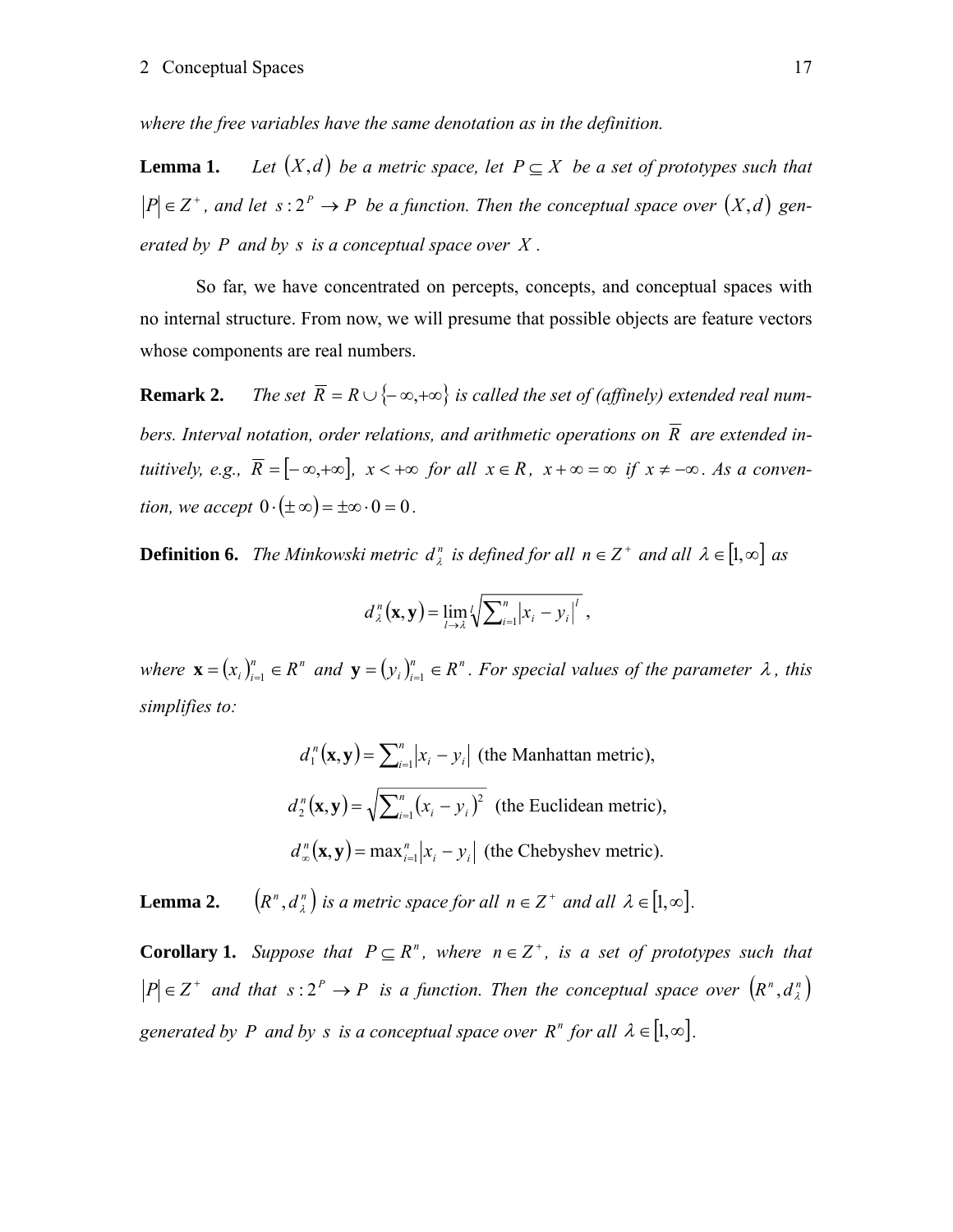#### 2 Conceptual Spaces 18

A conceptual space over a metric space generated by a set of prototypes is also known as the Voronoi tessellation (Figure 2). If the tessellation is based on the Euclidean



**Figure 2: Voronoi tessellation based on the Manhattan metric (top), the Euclidean metric (middle), and the Chebyshev metric (bottom).**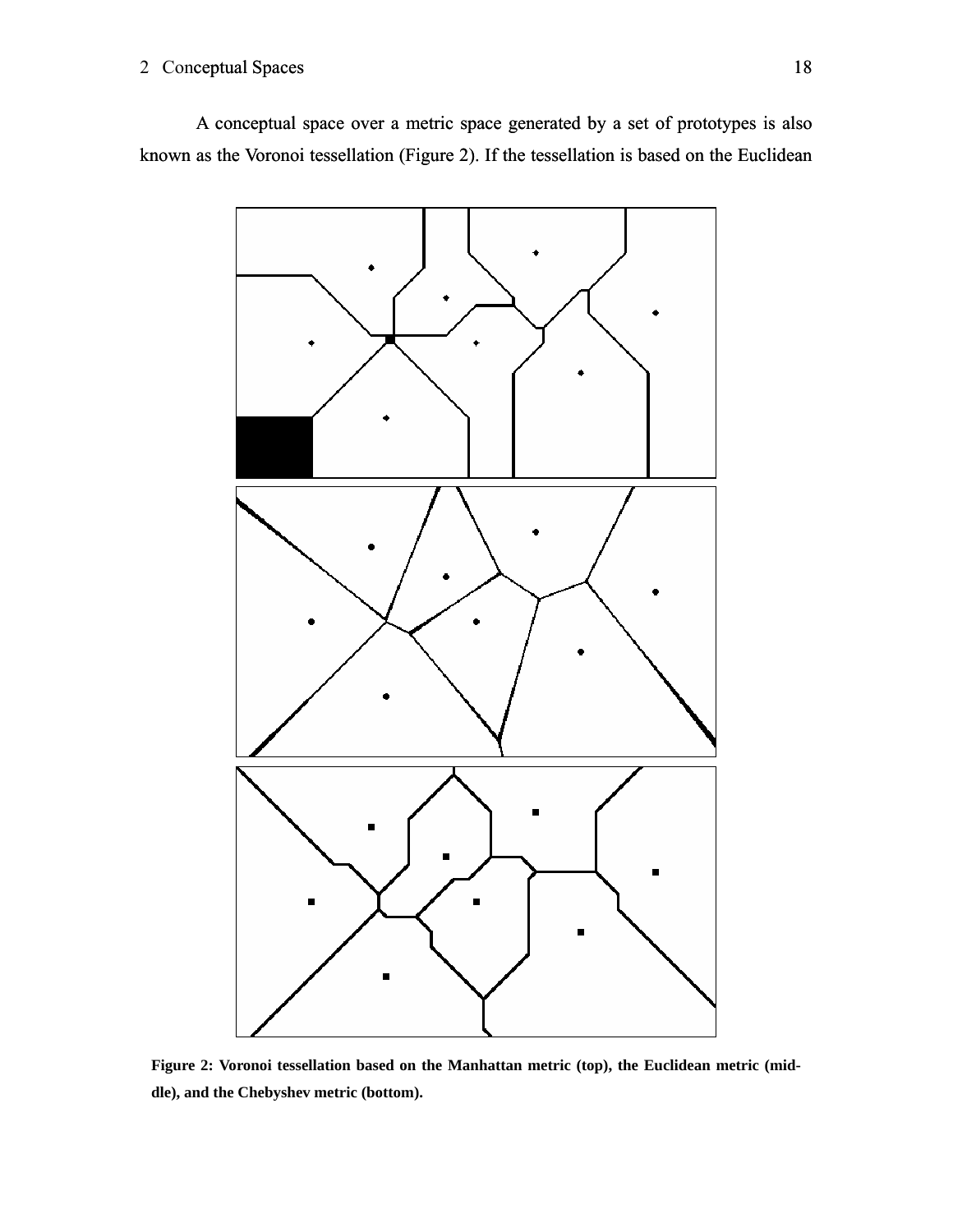metric, the concepts are guaranteed to be convex, i.e., the line segment joining any pair of objects that match a concept lies entirely in the concept [\[8\].](#page-31-5) Neither the Manhattan metric nor the Chebyshev metric assures convexity of the Voronoi regions. However, the concepts produced by these metrics are always star-convex with respect to the prototypes, i.e., a line segment from a prototype to any object matching the prototype is contained in this concept.

We now define a useful generalization of the Minkowski metric.

**Definition 7.** *The (multiplicatively) weighted Minkowski metric*  $d_{\lambda}^{n}(\mathbf{w})$  *is defined for all*  $n \in \mathbb{Z}^+$ , all  $\lambda \in [1, \infty]$ , and all weight vectors  $\mathbf{w} \in (0, \infty)^n$  as

$$
d_{\lambda}^{n}(\mathbf{w})(\mathbf{x}, \mathbf{y}) = \lim_{\alpha \to \lambda} \sqrt{\sum_{i=1}^{n} (x_{i} - y_{i})/w_{i}}^{\alpha},
$$

*where*  $\mathbf{w} = (w_i)_{i=1}^n$ ,  $\mathbf{x} = (x_i)_{i=1}^n \in R^n$  and  $\mathbf{y} = (y_i)_{i=1}^n \in R^n$ .

**Lemma 3.**  $(R^n, d_\lambda^n(\mathbf{w}))$  *is a metric space for all n*  $\in \mathbb{Z}^+$ *, all*  $\lambda \in [1, \infty]$ *, and all*  $\mathbf{w} \in (0, \infty)^n$ .

**Corollary 2.** *Suppose that*  $P \subseteq R^n$ *, where*  $n \in \mathbb{Z}^+$ *, is a set of prototypes such that*  $|P| \in \mathbb{Z}^+$  and that  $s : 2^P \to P$  is a function. Then the conceptual space over  $(R^n, d^n_k(\mathbf{w}))$ *generated by P and by s is a conceptual space over R<sup>n</sup> for all*  $\lambda \in [1, \infty]$  *and all*  $\mathbf{w} \in (0, \infty)^n$ .

The role of the weight vector in the generalized Minkowski metric can be viewed from two different perspectives. First, the non-weighted version of the metric assumes that all features have identical scales. If this is not the case, the distance (dissimilarity) reported by the metric will be inappropriate. The solution is to appropriately stretch or compress the relevant dimensions by using weights, which are greater than one or less than one, respectively. For example, we could apply the weight vector  $(\sup X_i - \inf X_i)_{i=1}^n$ , where  $X_i \subseteq R$  is the set of all possible values of the *i*<sup>th</sup> feature. Using the weight vector  $(\sigma_i)_{i=1}^n$ , where  $\sigma_i$  is the standard deviation of the probability distribution of the *i*<sup>th</sup> feature, is not only viable even if  $X_i$  is unbounded for some *i*, but it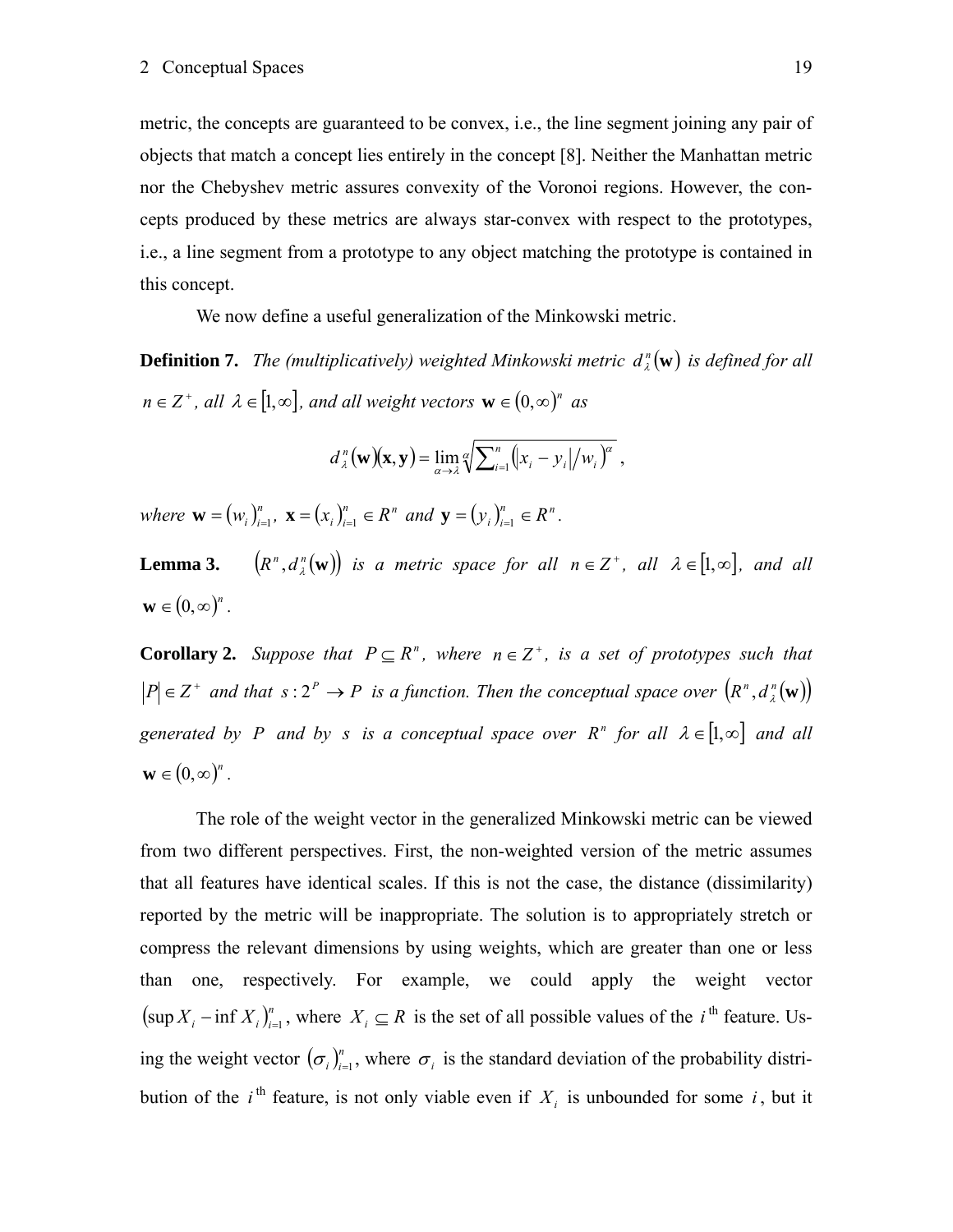<span id="page-19-0"></span>also to large extent substitutes standardization of the feature variables utilized, e.g., in [\[10\].](#page-32-8)

From a cognitive point of view, the weights allow to adjust the level of attention given to individual dimensions [\[4\].](#page-31-4) Changes of context, which generally result in altered "salience" of dimensions, throw light upon subjects' judgments being reported to violate metric properties. For example, it has been demonstrated that Tel Aviv is judged more similar to New York than New York is similar to Tel Aviv [\[30\]](#page-33-8). This can be explained by an unaware change of context from geographical to political and vice versa, which causes the weight vector to change, too.

#### **2.2 Conceptual Spaces with Weighted Prototypes**

When we read [Definition 5](#page-15-0) with a keen eye, we realize that the assumption that  $d$  is a metric is unnecessarily restrictive. We do not need to know the distance between arbitrary two objects, because according to the definition, one of these objects is always a prototype. This fact helps us to define a novel, generalized form of a conceptual space over  $(R^n, d^n({\bf w}))$  generated by a set of prototypes.

**Remark 3.** By symbol  $\overline{d}_{\lambda}^{n}(\mathbf{w})$ , we denote the (affine) extension of the (multiplica*tively)* weighted Minkowski metric if  $n \in \mathbb{Z}^+$ ,  $\lambda \in [1, \infty]$ , and  $\mathbf{w} \in [0, \infty]^n$ . Note that if  $\mathbf{w} \notin (0, \infty)^n$ ,  $\overline{d}_i^{\,n}(\mathbf{w})$  itself is not a metric.

<span id="page-19-1"></span>**Definition 8.** *Let*  $PW = \{(\mathbf{p}_i, \mathbf{w}_i)\}_{i=1}^m \subseteq R^n \times [0, \infty]^n$  *be a set of (multiplicatively) weighted prototypes for some*  $m, n \in \mathbb{Z}^+$  *and let*  $s: 2^{PW} \rightarrow PW$  *be a function. The conceptual space over*  $(R^n, d_{\lambda}^n)$  generated by PW and by s is the set  $C = \{c_i\}_{i=1}^m$ , where

$$
c_i = \{ \mathbf{x} \in R^n : (\mathbf{p}_i, \mathbf{w}_i) = s(\{ (\mathbf{p}_j, \mathbf{w}_j) : \overline{d}_{\lambda}^n(\mathbf{w}_j)(\mathbf{x}, \mathbf{p}_j) = \min_{k=1}^m \overline{d}_{\lambda}^n(\mathbf{w}_k)(\mathbf{x}, \mathbf{p}_k) \} \}
$$

*for all*  $\lambda \in [1, \infty]$ .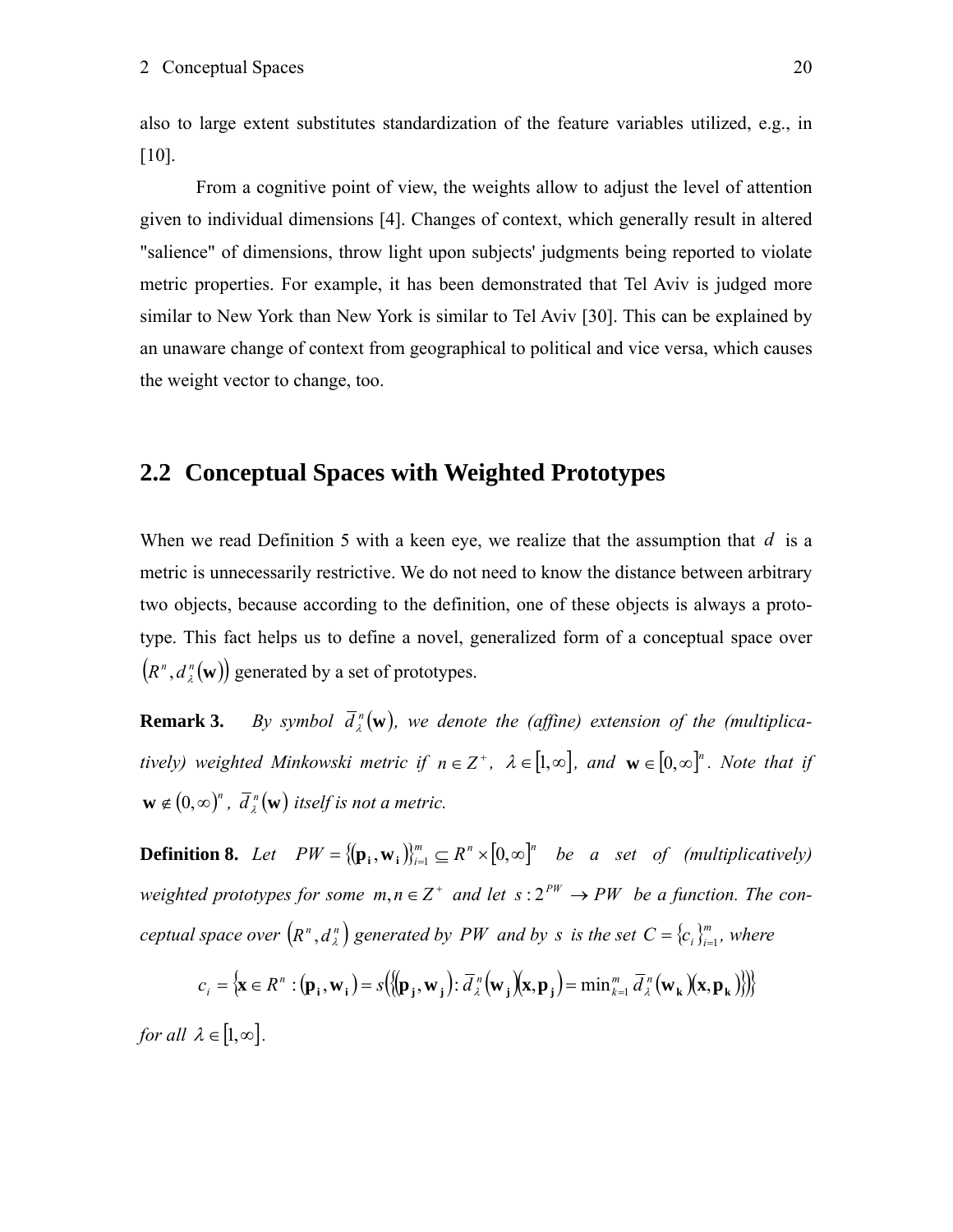**Lemma 4.** *Let PW*  $\subseteq$   $R^n \times [0, \infty]^n$  *be a set of (multiplicatively) weighted prototypes such that*  $|P|, n \in \mathbb{Z}^+$  *and let*  $s: 2^{PW} \to PW$  *be a function. Then the conceptual space over*  $(R^n, d^n)$  generated by PW and by s is a conceptual space over  $R^n$  for all  $\lambda \in [1, \infty]$ .

When we conceive concepts as Voronoi regions, which start to grow from prototypes at the same time, by introducing the weights of prototypes, we allow the regions to have different growth rates. Furthermore, the growing process can be non-uniform, i.e., a region can be expanded with dissimilar speed along each dimension. The topology of conceptual spaces generated by weighted prototypes can be quite rich: the concepts can



**Figure 3: Conceptual spaces generated by sets of weighted prototypes can contain hierarchical concepts (top) and disconnected concepts (bottom).**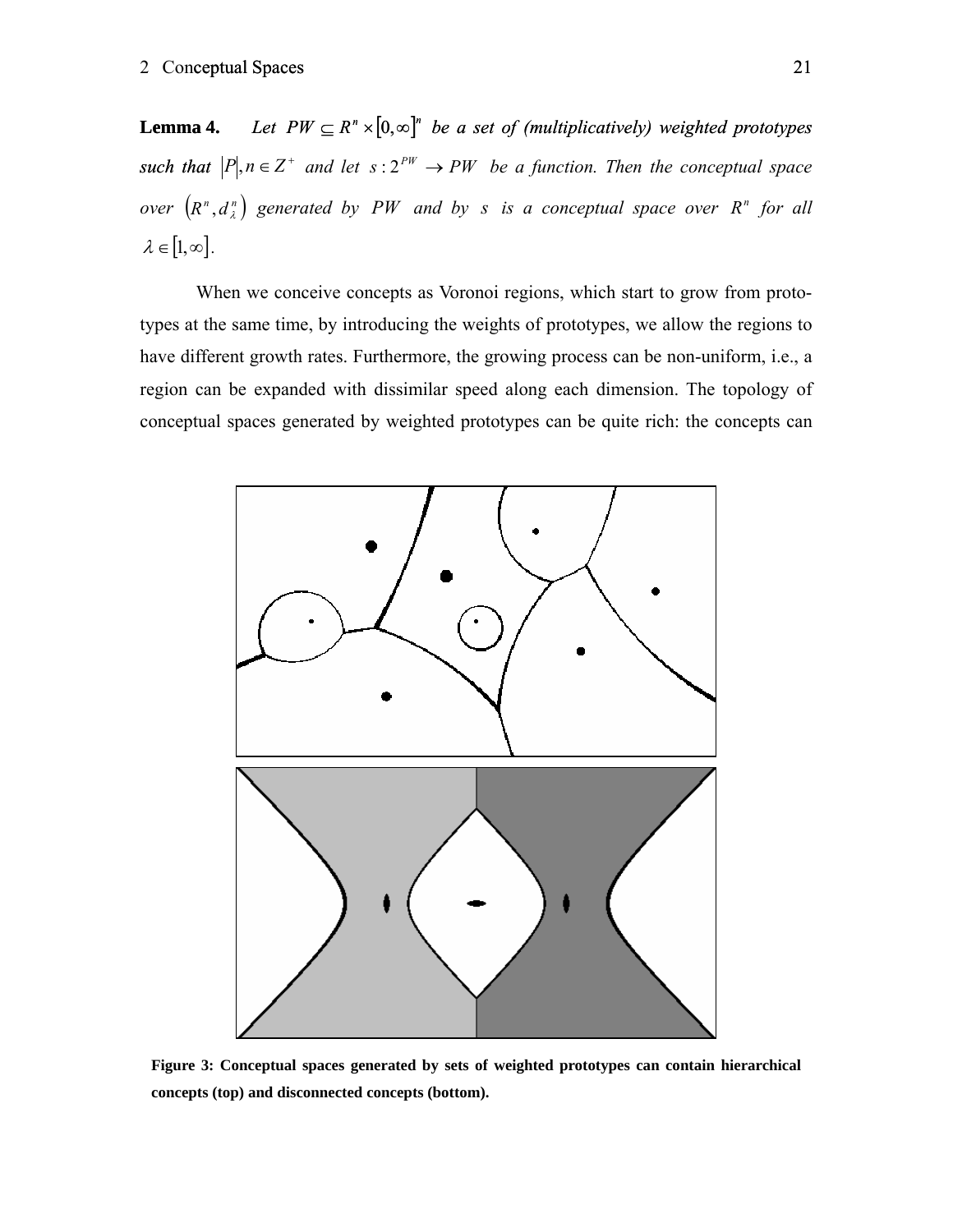form (implicit) hierarchies and even do not have to be connected (Figure 3). Note that [Definition 8](#page-19-1) allows the weights to be infinite, which can be used to represent partial concepts. For example, concepts of adjectives can be modeled by prototypes whose weight vectors contain only one finite component. In addition, zero weights make the corresponding features mandatory. As a special case, prototypes with all their weights being zero can stand for percepts, i.e., degenerated concepts.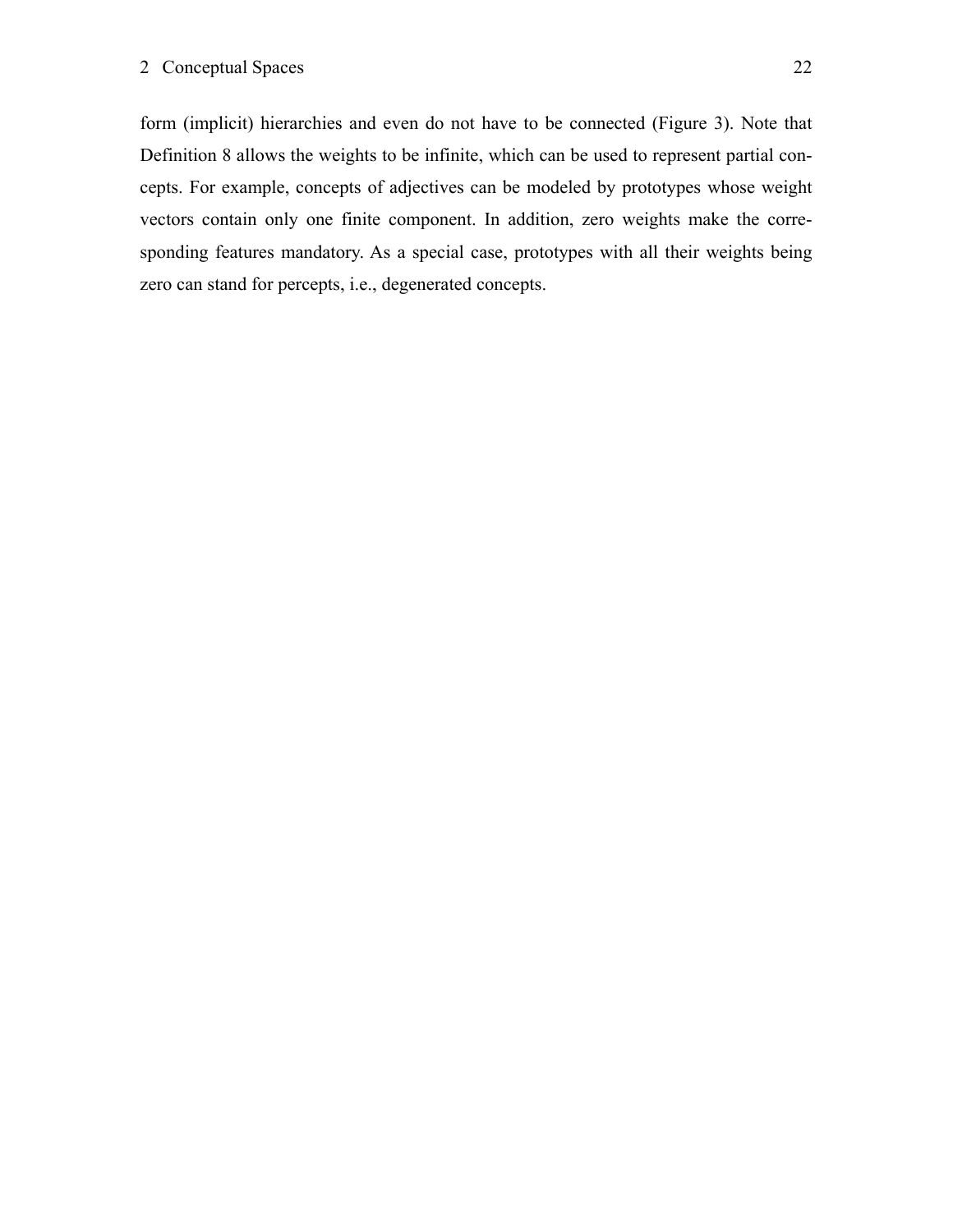# <span id="page-22-1"></span><span id="page-22-0"></span>**3 Categorization Based on Weighted Prototypes**

#### **3.1 The Categorization Algorithm**

In this chapter, we propose a novel categorization algorithm, which takes advantage of the representational strength of conceptual spaces with weighted prototypes—the Weighted Prototypes-Based Categorization Algorithm (WPCA). It is designed to serve as a basis of cognitive apparatus of agents that engage in language games. As a part of a game, agents perceive a scene consisting of a number of objects, which are guaranteed to be taken from (pairwise) distinct categories. One of the objects is considered focal, the remaining objects create context. The agents' task is to conceptualize the focus uniquely, i.e., in such a way that the prototype matching the focus does not match an object from the context.

The key idea of the algorithm is to keep the mean examples of categories as prototypes' positions and the mean absolute deviations from the prototypical members as weights. The WPCA also maintains two supplemental measures with each prototype. The first one is the prototype's importance, which increases whenever the prototype and the focal percept match. The second quantity, which is the success of the prototype, is determined by the number of unambiguous matches of focus. Formally, a conceptual space is represented by a multiset

$$
Q = \{(\mathbf{p}_i, \mathbf{w}_i, \mathit{succ}_i, \mathit{imp}_i)\}_{i=1}^m \subseteq R^n \times [0, \infty]^n \times [0, 1] \times [0, 1].
$$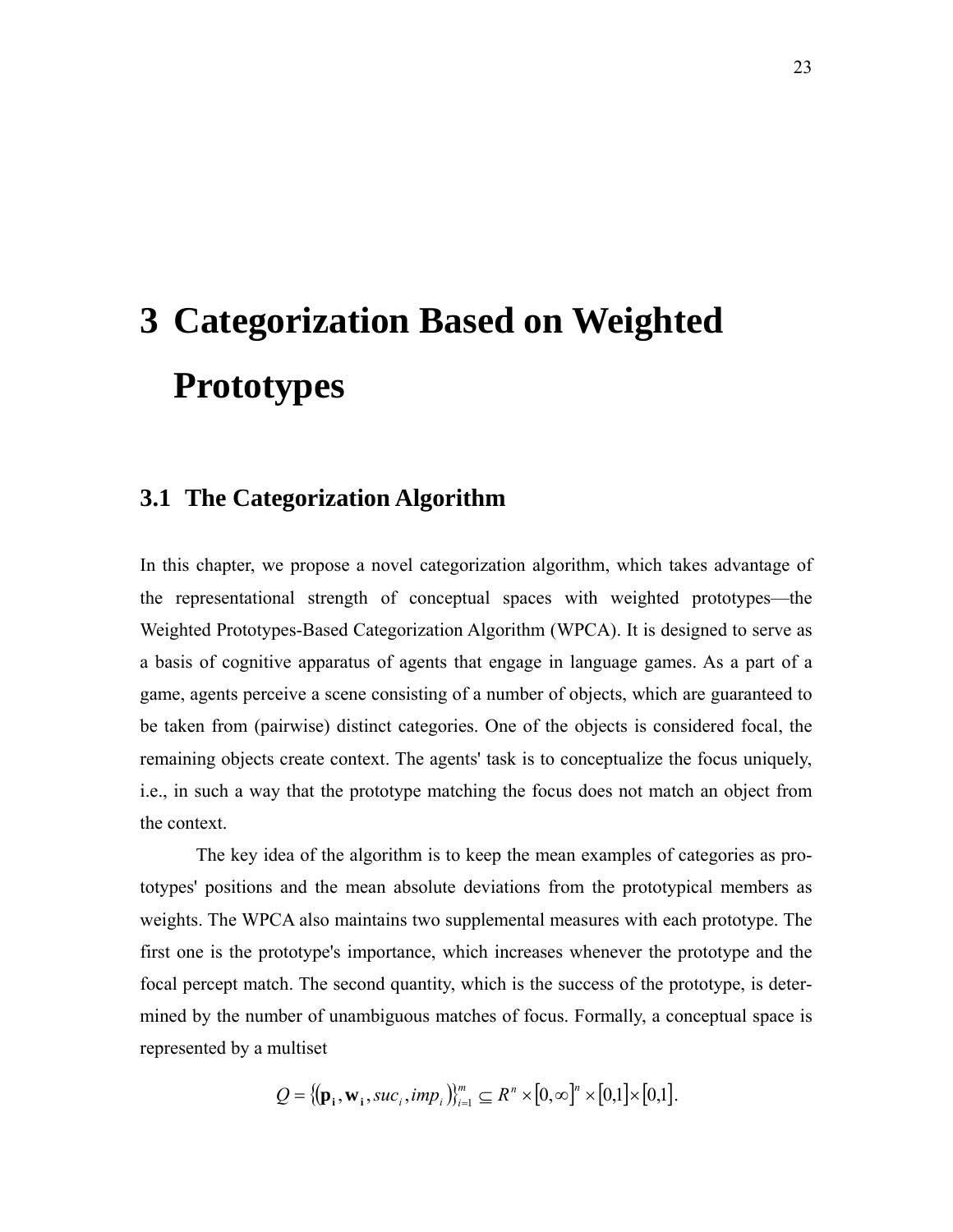Let  $\lambda_p$ ,  $\lambda_w$ ,  $\lambda_{\textit{succ}}$ ,  $\min_{\textit{succ}}$ ,  $\lambda_{\textit{imp}}$ ,  $\min_{\textit{imp}} \in [0,1]$ ; typically, these parameters are close to zero. The WPCA works as follows:

- 1.  $Q \equiv \emptyset$ .
- 2. Generate the next context  $Y \subset R^n$  and the focus  $\mathbf{x} \in R^n$ .
- 3. If  $Q = \emptyset$ , then  $Q = \{ (\mathbf{x}, (0)_{i=1}^n, 1,1) \}$ .
- 4. Suppose that **x** and  $\mathbf{q} = (\mathbf{p}, \mathbf{w}, \text{succ}, \text{imp}) \in Q$  match.  $Q = Q \setminus \{\mathbf{q}\}\$ . If any  $\mathbf{y} \in Y$ and **q** match, then *success*:= 0; otherwise, *success*:= 1.
- 5.  $\mathbf{p}' = (1 \lambda_p)\mathbf{p} + \lambda_p\mathbf{x}$ ,  $\mathbf{w}' = (1 \lambda_w)\mathbf{w} + \lambda_wabs(\mathbf{x} \mathbf{p})$ ,  $imp' = (1 \lambda_{imp}) \cdot imp + \lambda_{imp}$ .
- 6.  $suc' := (1 \lambda_{suc}) \cdot suc + \lambda_{suc} \cdot success$ . If  $suc' \geq min_{suc}$ , then  $Q' = \emptyset$ , else  $suc' := 1$ ,  $imp' := imp/2$ ,  $Q' = \{ (\mathbf{p}', \mathbf{w}', suc', imp') \}.$
- 7.  $Q' := \emptyset$ . For each  $(\mathbf{p}'', \mathbf{w}'', \mathit{suc}', \mathit{imp}'') \in Q$  such that  $(1 \lambda_{\mathit{imp}}) \cdot \mathit{imp}'' \geq \mathit{min}_{\mathit{imp}} / |Q|$ , do  $Q'' := Q'' \cup \{ (\mathbf{p}'', \mathbf{w}'', \mathit{suc}'', (1 - \lambda_{imp}) \cdot \mathit{imp}''') \}$ .  $Q := Q''$ .
- 8.  $Q = Q \cup Q' \cup \{[\mathbf{p}', \mathbf{w}', imp', succ')\}$ .
- 9. Repeat from step 2.

Some steps of the algorithm need further explanation. In the  $3<sup>rd</sup>$  step, a first prototype is created. By using the percept to construct the prototype, we can speed up the process under most circumstances. In step 4, we find the prototype that matches the focus. Step 5 is the heart of the WPCA: we shift the prototype towards the focal object, and update the weights so that they became closer to the absolute deviation of the perceived features from the current prototype position. In step 6, if the success measure of the prototype is below a given limit, the prototype is split, i.e., its success is reset to one, its importance is set to half of the value before the division, and a copy of the prototype is created. The loop in step 7 removes all prototypes, which are used infrequently. Note that the admissible lower bound of prototypes' importance depends on the current prototype count.

The presented categorization algorithm is derived from the Distributed Clustering Algorithm (DCA) [\[6\]](#page-31-6). Both of these algorithms are intended to work incrementally, to determine the number of needed categories automatically, and to make only necessary assumptions about the distribution of the data. However, there are some major differ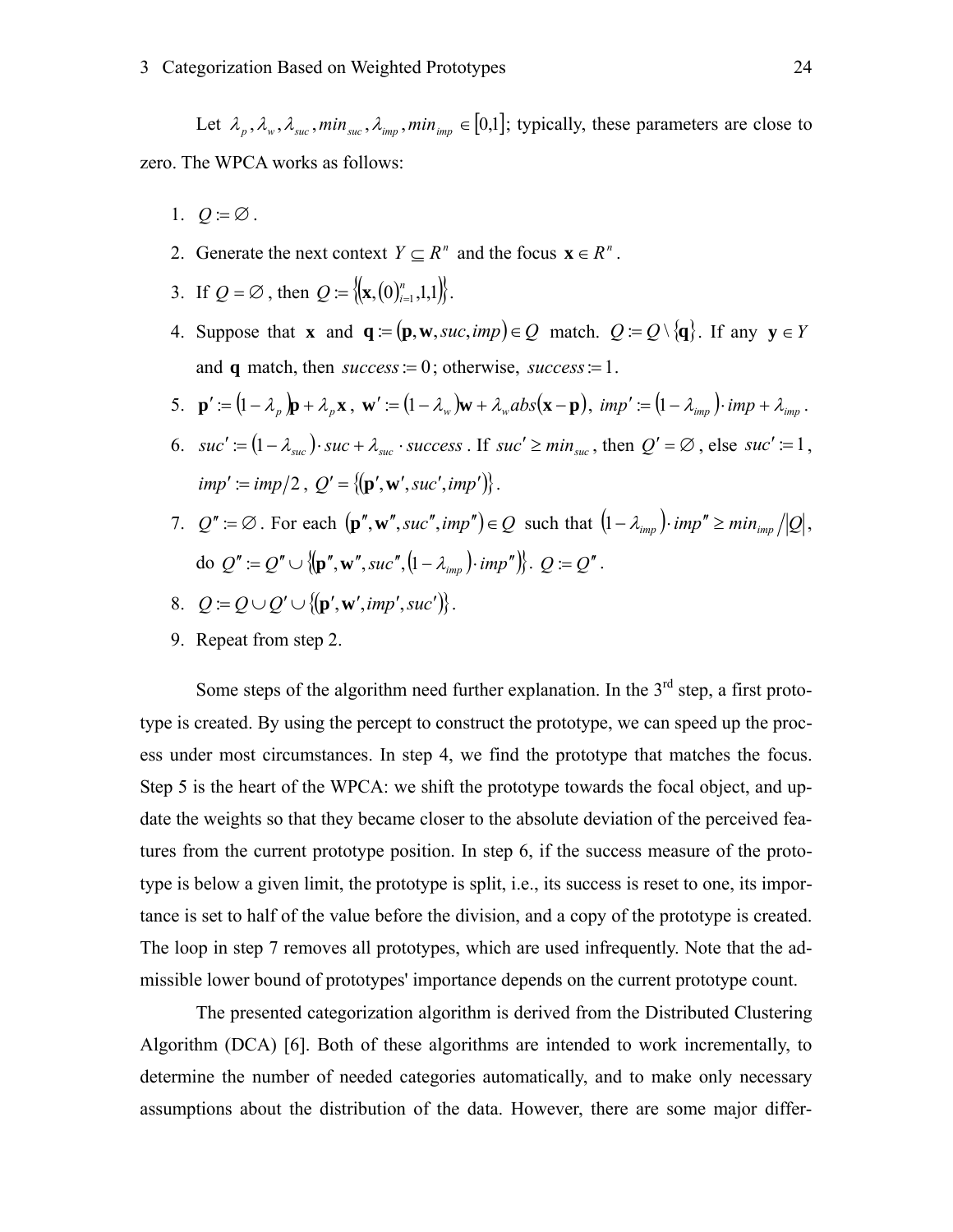<span id="page-24-0"></span>ences. In the DCA, which is an unsupervised clustering technique, there is no context or focus, only a sequence of unlabeled examples. On the other hand, the WPCA exploits (and requires) that the category from which the focal object is taken never has a representant in the context at the same time. Furthermore, the DCA uses a roundness condition when checking whether a prototype should be split. If the corresponding class of objects is not considered round enough, it will be "covered" by several prototypes. This contrasts with categorization based on weighted prototypes, which allows even non-uniformly scaled concepts to be represented by a single prototype.

#### **3.2 The WPCA in Action**

In this section, we demonstrate the behavior of the WPCA by confronting it with several tasks of different complexity. The objective here is to categorize a number of monochrome (black-and-white) raster images that capture various geometrical shapes. Each image is converted into a vector whose components can be any of the following twenty numerical features:

- area,
- perimeter,
- (total) hole area,
- (total) hole perimeter,
- compactness (*area perimeter*<sup>2</sup>),
- (total) hole compactness (*hole area*/*hole perimeter*<sup>2</sup> if *hole perimeter*  $\neq$  0, otherwise zero),
- solidity ( $area/(area + hole area)$ ),
- minimum radius (radial values are determined by measuring the distance from each perimeter point to the shape's centroid),
- maximum radius,
- range of radius (*max radius min radius*),
- mean radius,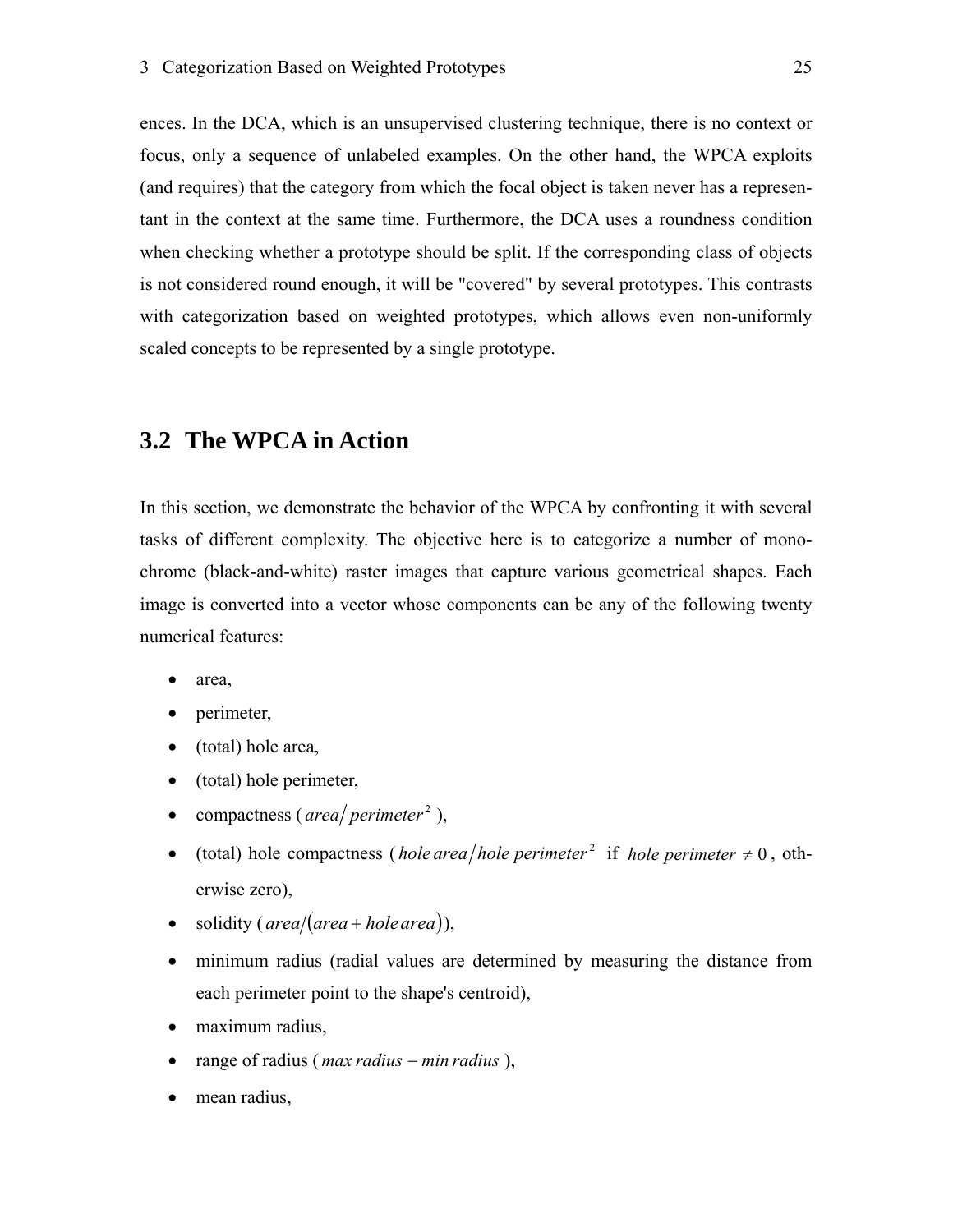#### 3 Categorization Based on Weighted Prototypes 26

- standard deviation of radius,
- diameter (the maximum distance between two perimeter points),
- relative minimum radius (*min radius* / *mean radius*),
- relative maximum radius (*max radius*/*mean radius*),
- relative range of radius (*radius range*/*meanradius*),
- relative standard deviation of radius (*radius std dev*/*mean radius*),
- relative diameter (*diameter*/*meanradius*),
- "zero" (auxiliary feature),
- random value (auxiliary; random numbers are taken from the interval  $[0,1)$  with uniform distribution).

Three testing datasets were used, each consisting of three categories of objects: triangles, squares, and circles. In the first case, the figures were generated to have ideal contours; in the second case, the shapes were hand-drawn (mouse-drawn) and hence are quite distorted (Figure 4). Both sets contained thirty-three examples of each category. The third trial involved all objects from the previous two sets. The WPCA was parameterized by the following values:  $\lambda_p = \lambda_w = \lambda_{suc} = \lambda_{imp} = 0.05$ ,  $min_{suc} = min_{imp} = 0.1$ .



**Figure 4: Ideal and distorted samples of the three categories used during the WPCA trial.**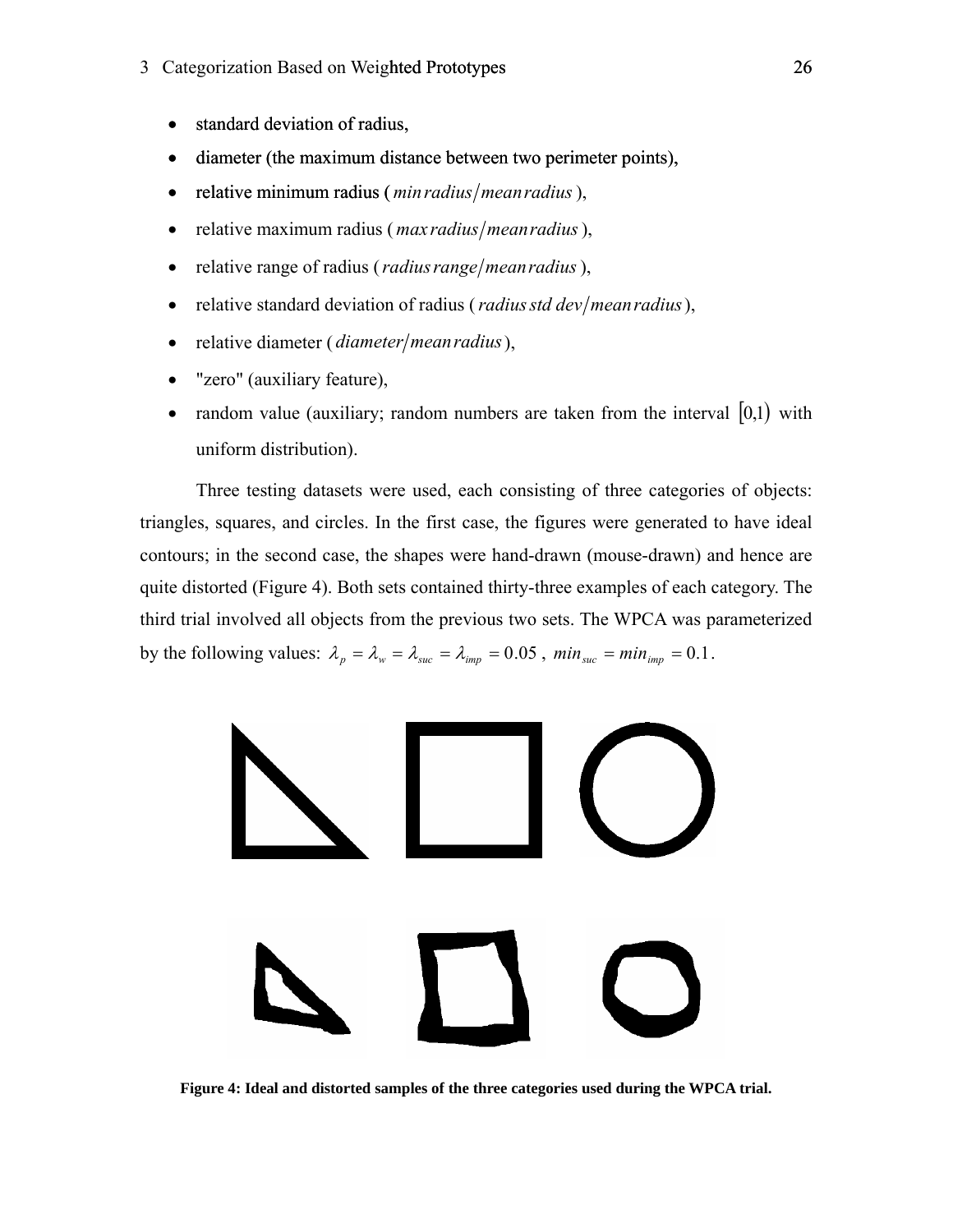

**Figure 5: Results of the WPCA trial with ideal two-dimensional samples.** 



**Figure 6: Results of the WPCA trial with two-dimensional distorted samples**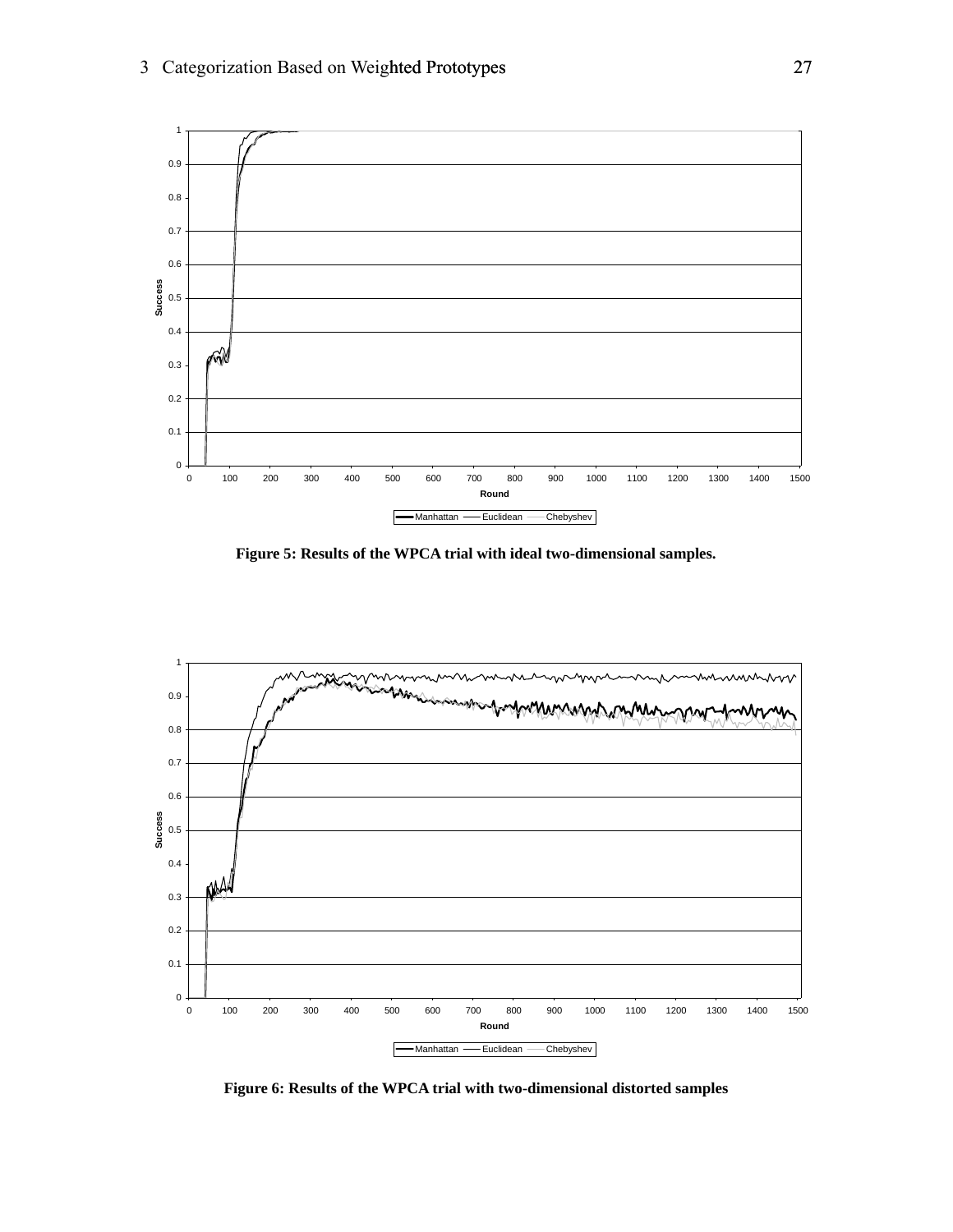

**Figure 7: Results of the WPCA trial with two-dimensional combined samples.** 



**Figure 8: Results of the WPCA trial with ideal twenty-dimensional samples.**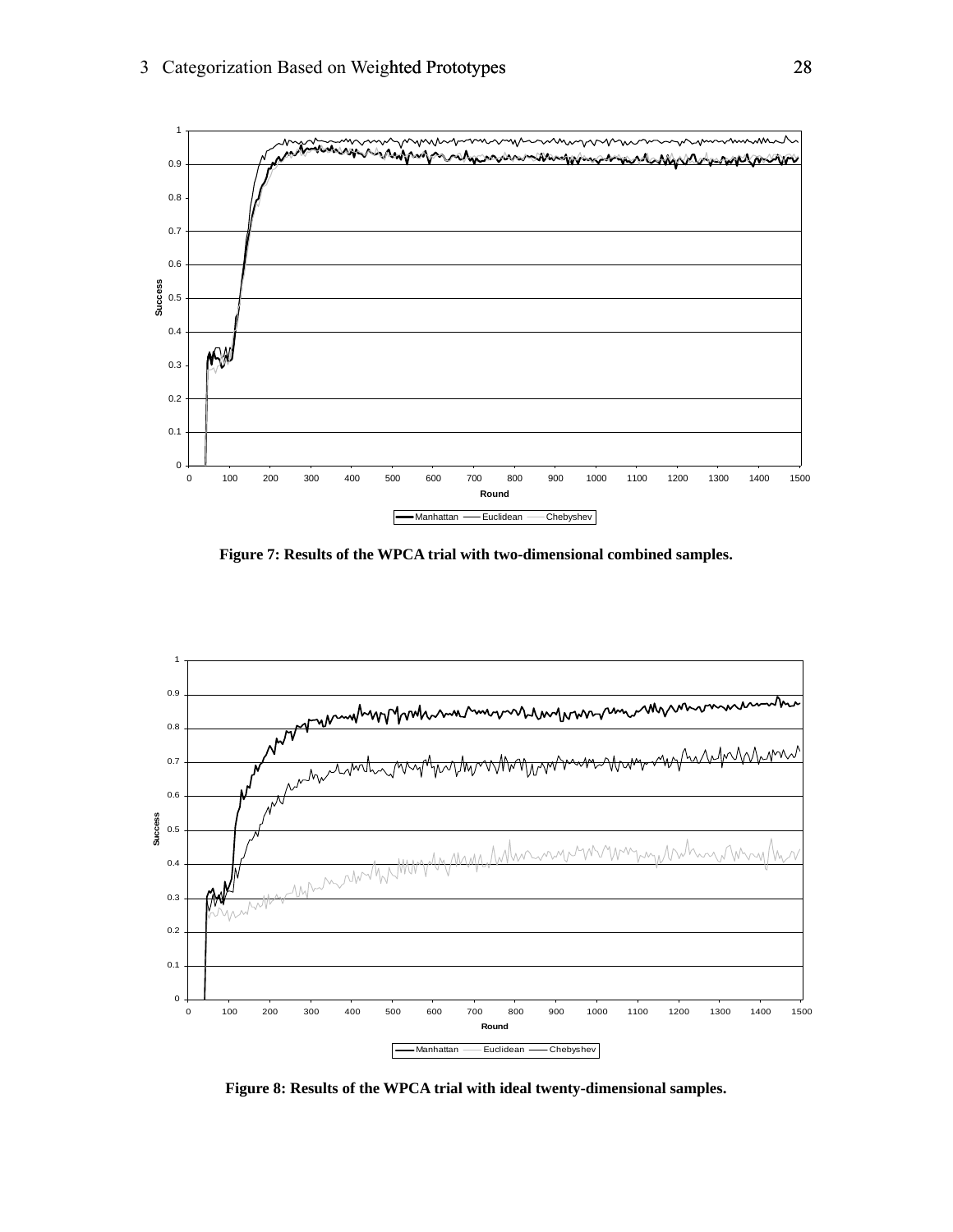

**Figure 9: Results of the WPCA trial with twenty-dimensional distorted samples.** 



**Figure 10: Results of the WPCA trial with twenty-dimensional combined samples.**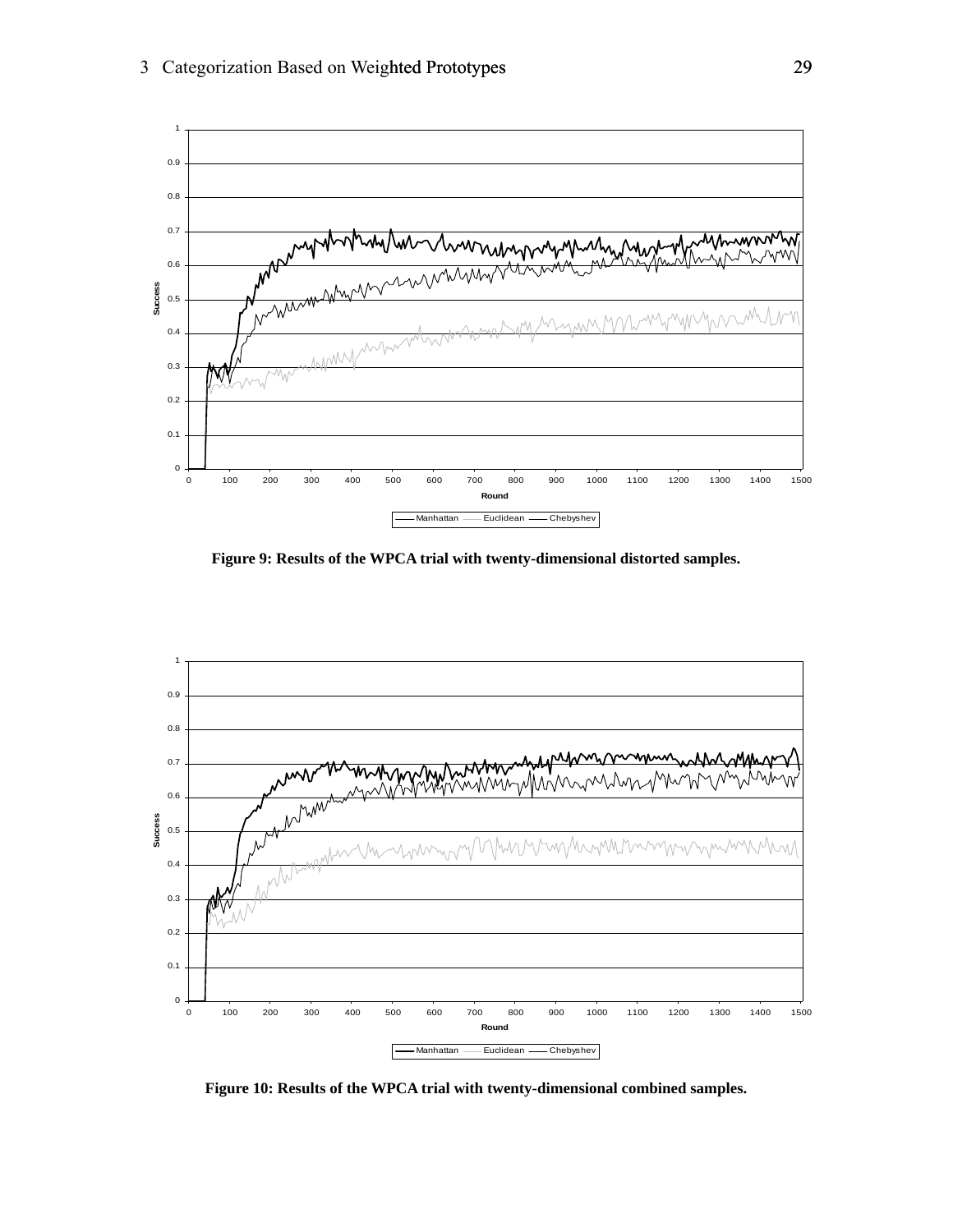Figures 5–7 show the categorization progress in the case when the feature vectors are two-dimensional and consist of relative radial standard deviation and of relative diameter. The success in categorization if all of the twenty features are used is shown on Figures 8–10. All six graphs are averaged over 1000 runs of the whole categorization process. Note that the average number of prototypes converges to three, i.e., there is one prototype for each category.

As can be seen clearly, the Euclidean metric outperforms the other two distance functions in the two-dimensional case. On the other hand, when all twenty features are employed, the best results can be achieved by using the Manhattan metric. This reflects the fact that the two selected features are quite independent. However, if we use more features, chances are that some new dependencies arise. As stated by Gärdenfors, if the Euclidean metric fits the data best, the dimensions are integral; if the Manhattan metric gives the best results, the dimensions are separable [\[4\].](#page-31-4)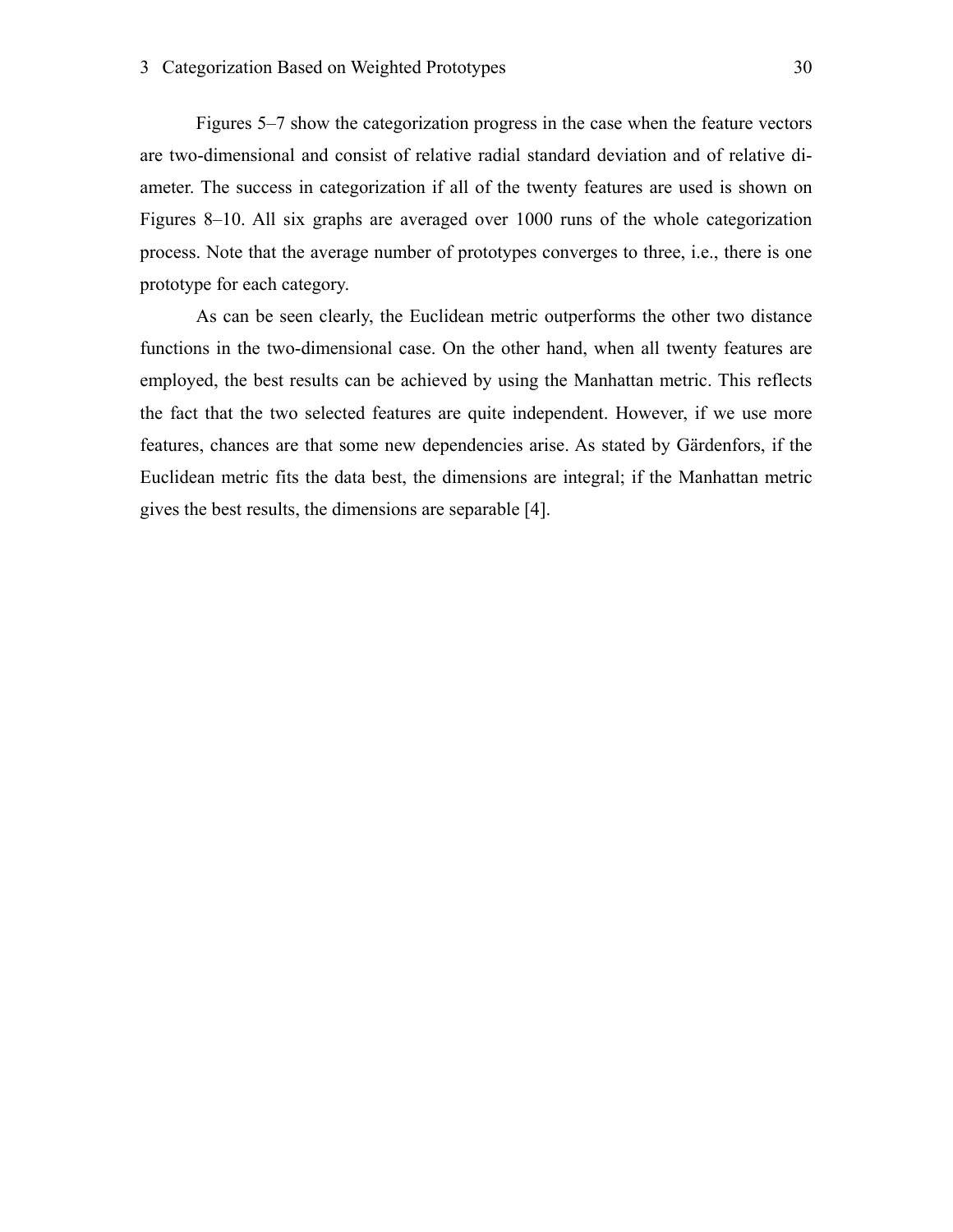## <span id="page-30-0"></span>**4 Conclusion**

In chapter [1](#page-5-1), we introduced the basic notions necessary to understand the required characteristics of a conceptualization scheme employed by agents, which engage in language games. In chapter [2,](#page-14-1) we not only formalized some of the ideas behind conceptual spaces proposed by Gärdenfors, but also extended the standard conceptual spaces generated by sets of prototypes by adding an individual vector of weights to each of the prototypes. These weights allow us to represent non-uniformly scaled concepts, special cases of which are partial concepts. We devoted chapter [3](#page-22-1) to the novel Weighted Prototypes-Based Categorization Algorithm (WPCA), which is intended to be employed by agents playing language games.

As a bonus for the reader, we propose two further improvements to the WPCA. First, an additive vector of weights could be stored with each prototype that we believe would let the algorithm handle conceptual hierarchies, i.e., "overlapping" concepts. Finally, the weight vector could be replaced with a covariance matrix, which would allow a modified version of the WPCA to handle even more generally shaped and oriented concepts.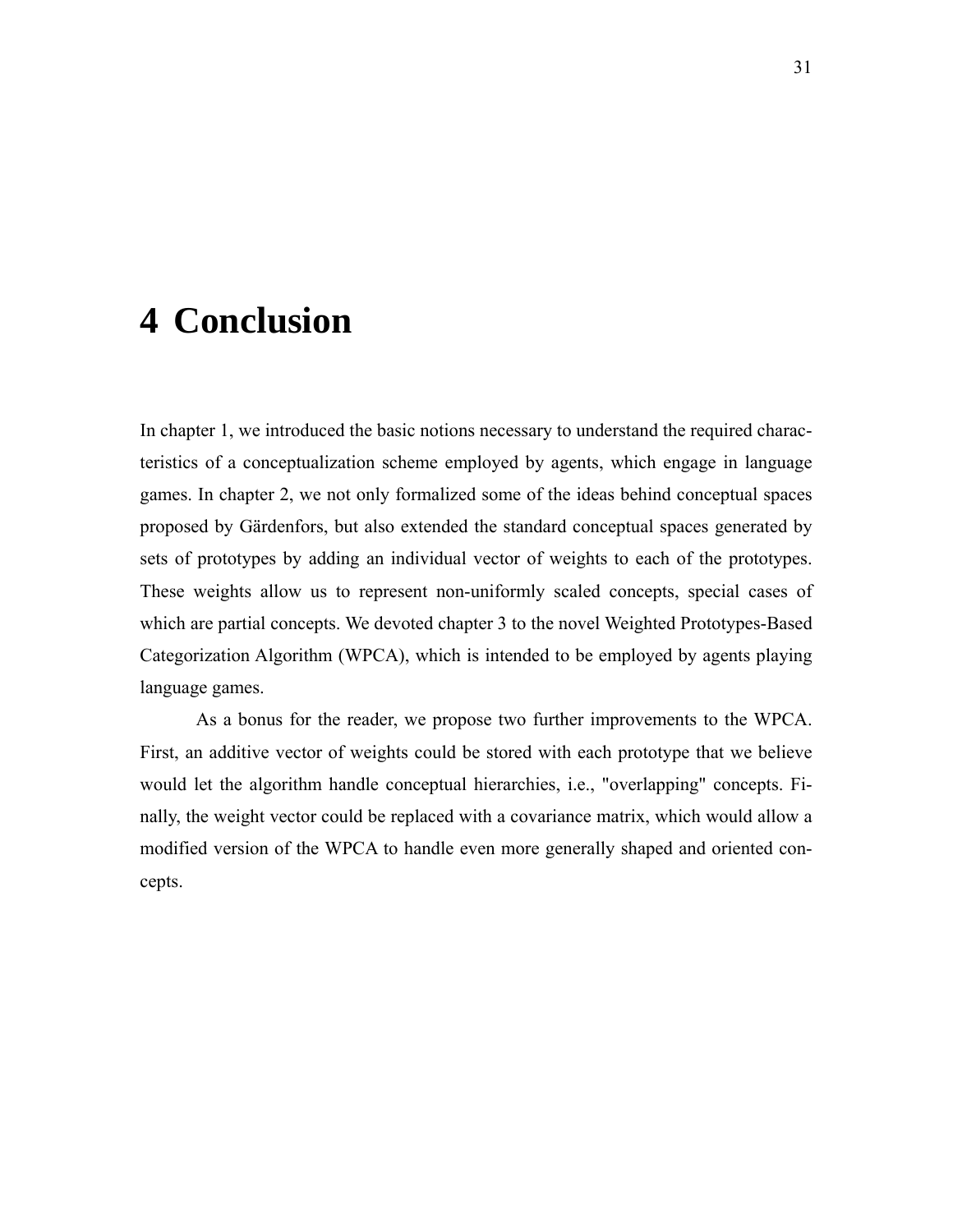### <span id="page-31-0"></span>**5 References**

- <span id="page-31-3"></span>[1] De Boer, B. Investigating the Emergence of Speech Sounds. In: T. Dean (ed.), *IJCAI-99*. San Francisco: Morgan Kaufman, 1999. pp. 364–369.
- <span id="page-31-2"></span>[2] De Jong, E.D. The Development of a Lexicon Based on Behavior. In: H. la Poutré, J. van den Herik (eds.), *Proceedings of the Tenth Netherlands/Belgium Conference on Artificial Intelligence NAIC'98*. Amsterdam: CWI, 1998. pp. 27–36.
- [3] De Jong, E.D., Vogt, P. How Should a Robot Discriminate Between Objects? A Comparison Between Two Methods. In: *Proceedings of the Fifth International Conference on Simulation of Adaptive Behavior SAB'98*. Cambridge (MA): MIT Press, 1998. pp. 86–91.
- <span id="page-31-4"></span>[4] Gärdenfors, P. *Conceptual Spaces: The Geometry of Thought*. Cambridge (MA): MIT Press, 2000. A Bradford Book. ISBN 0-262-07199-1.
- <span id="page-31-1"></span>[5] Kaplan, F. A New Approach to Class Formation in Multi-Agent Simulations of Language Evolution. In: Y. Demazeau (ed.), *Proceedings of the Third International Conference on Multi-Agent Systems (ICMAS 98)*. Los Alamitos (CA): IEEE Computer Society, 1998. pp. 158–165.
- <span id="page-31-6"></span>[6] Hulth, N., Grenholm, P. *A Distributed Clustering Algorithm*. Lund: Lund University Cognitive Studies, 1998, vol. 74. ISSN 1101-8453.
- [7] Kaplan, F. Semiotic Schemata: Selection Units for Linguistic Cultural Evolution. In: M. Bedau, J. McCaskill, N. Packard, S. Rasmussen (eds.), *Proceedings of Artificial Life VII*. Cambridge (MA): MIT Press, 2000. pp. 372–381.
- <span id="page-31-5"></span>[8] Okabe, A., Boots, B., Sugihara, K. *Spatial Tessellations: Concepts and Applications of Voronoi Diagrams*. New York (NY): John Wiley & Sons, 1992.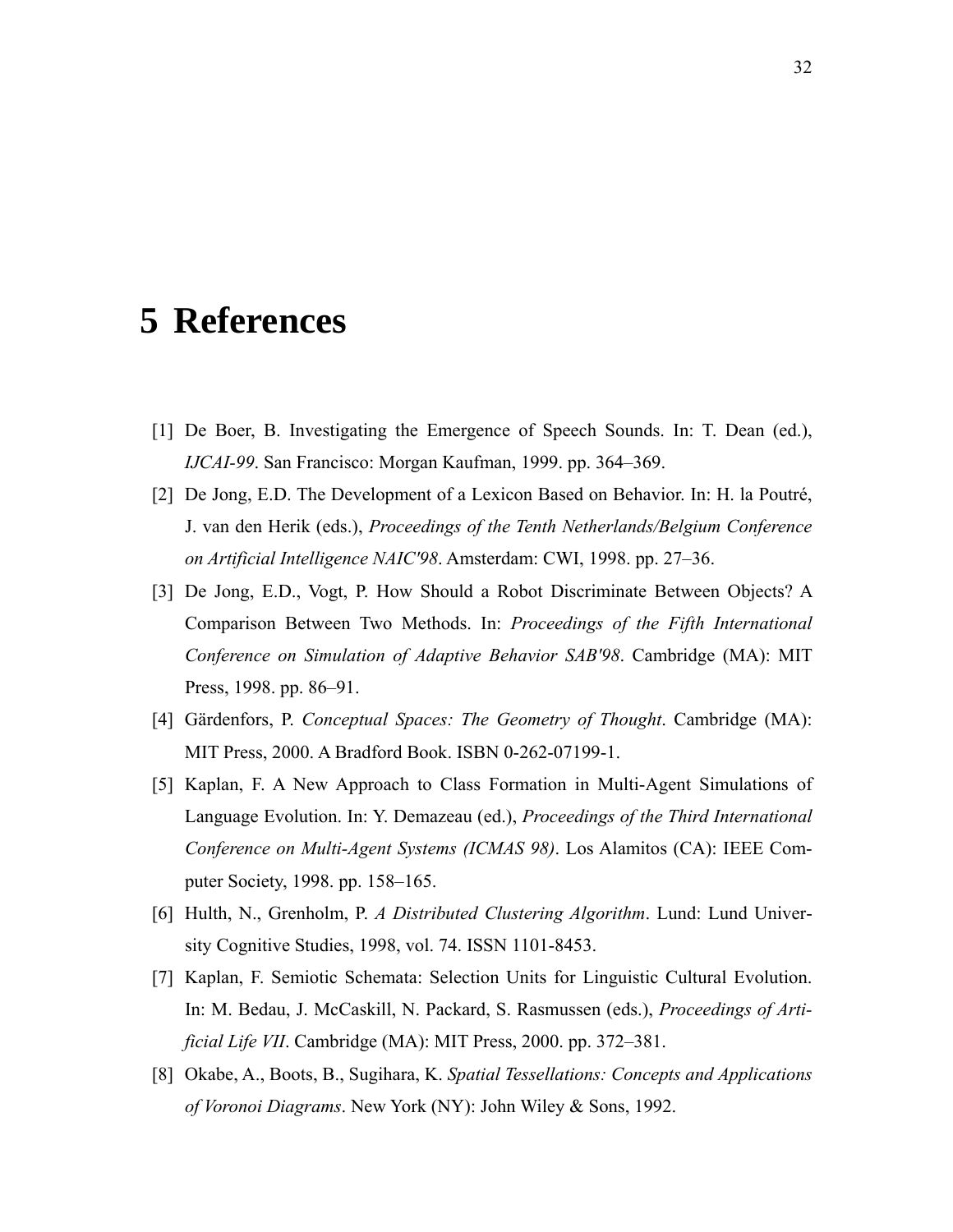- <span id="page-32-0"></span>[9] Páleš, E. *Sapfo: Parafrázovač slovenčiny. Počítačový nástroj na modelovanie v jazykovede* [SAPFO: Slovak Paraphraser. A Computational Tool for Linguists]. 1. vydanie. Bratislava: VEDA, 1994. ISBN 80-224-0109-9.
- <span id="page-32-8"></span>[10] Raubal, M. Formalizing Conceptual Spaces. In: A. Varzi, L. Vieu (eds.), *Formal Ontology in Information Systems: Proceedings of the Third International Conference (FOIS 2004)*. Amsterdam: IOS Press, 2004, vol. 114, pp. 153–164. Frontiers in Artificial Intelligence and Applications.
- <span id="page-32-7"></span>[11] Rosch, E. Prototype Classification and Logical Classification: The Two Systems. In: E. Scholnik (ed.), *New Trends in Cognitive Representation: Challenges to Piaget's Theory*. Hillsdale (NJ): Lawrence Erlbaum, 1978, pp. 73–86.
- [12] Smith, A.D.M. Intelligent Meaning Creation in a Clumpy World Helps Communication. *Artificial Life*, 2003, vol. 9, no. 2, pp. 175–190.
- <span id="page-32-3"></span>[13] Steels, L. Synthesising the Origins of Language and Meaning Using Co-Evolution, Self-Organisation, and Level Formation. In: J. Hurford, C. Knight, M. Studdert-Kennedy (eds.), *Approaches to the Evolution of Language: Social and Cognitive Bases*. Edinburgh: Edinburgh University Press, 1997.
- <span id="page-32-6"></span>[14] Steels, L. Constructing and Sharing Perceptual Distinctions. In: M. van Someren, G. Widmer (eds.), *Proceedings of the European Conference on Machine Learning*. Berlin: Springer-Verlag, 1997.
- <span id="page-32-1"></span>[15] Steels, L. The Synthetic Modeling of Language Origins. *Evolution of Communication Journal*, 1997, vol. 1, no. 1, pp. 1–34.
- <span id="page-32-4"></span>[16] Steels, L. The Origins of Syntax in Visually Grounded Robotic Agents. *Artificial Intelligence*, 1998, no. 103, pp. 1–24.
- <span id="page-32-2"></span>[17] Steels, L. The Puzzle of Language Evolution. *Kognitionswissenschaft*, 1999, vol. 8, no. 4.
- [18] Steels, L. Mirror Neurons and the Action Theory of Language Origins. *Architectures of the Mind, Architectures of the Brain*, September 2000.
- <span id="page-32-5"></span>[19] Steels, L. The Emergence of Grammar in Communicating Autonomous Robotic Agents. In: W. Horn (ed.), *Proceedings of ECAI 2000*. Amsterdam: IOS Press, August 2000. pp. 764–769.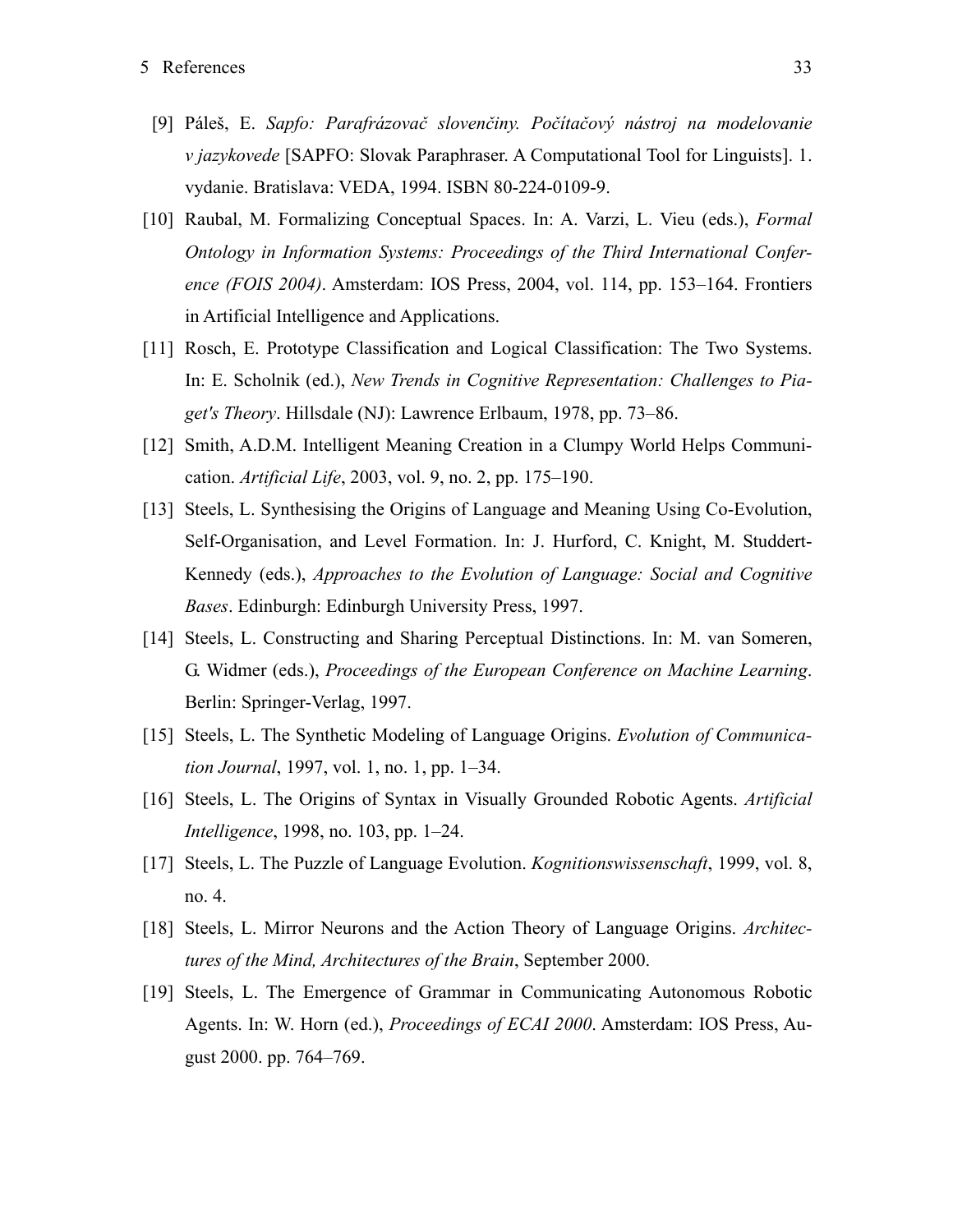- <span id="page-33-0"></span>[20] Steels, L. Language as a Complex Adaptive System. In: M. Schoenauer (ed.), *Proceedings of PPSN VI*. Berlin: Springer-Verlag, September 2000. Lecture Notes in Computer Science.
- <span id="page-33-2"></span>[21] Steels, L., Kaplan, F. Stochasticity as a Source of Innovation in Language Games. In: C. Adami, R. Belew, H. Kitano, C. Taylor (eds.), *Proceedings of Artificial Life VI*. Cambridge (MA): MIT Press, June 1998. pp. 368–376.
- <span id="page-33-3"></span>[22] Steels, L., Kaplan, F. Spontaneous Lexicon Change. In: *Proceedings of COLING-ACL 1998*. Montreal: ACL, August 1998. pp. 1243–1249.
- <span id="page-33-4"></span>[23] Steels, L., Kaplan, F. Situated Grounded Word Semantics. In: T. Dean (ed.), *Proceedings of the Sixteenth International Joint Conference on Artificial Intelligence IJCAI'99*. San Francisco (CA): Morgan Kaufmann, 1999. pp. 862–867.
- <span id="page-33-5"></span>[24] Steels, L., Kaplan, F. Collective Learning and Semiotic Dynamics. In: D. Floreano, J-D. Nicoud, F. Mondada (eds.), *Advances in Artificial Life (ECAL 99)*. Berlin: Springer-Verlag, 1999. pp. 679–688. Lecture Notes in Artificial Intelligence 1674.
- <span id="page-33-6"></span>[25] Steels, L., Kaplan, F., McIntyre, A., Van Looveren, J. Crucial Factors in the Origins of Word-Meaning. In: A. Wray (ed.), *The Transition to Language*. Oxford (UK): Oxford University Press, 2002.
- <span id="page-33-1"></span>[26] Steels, L., McIntyre, A. Spatially Distributed Naming Games. *Advances in Complex Systems*, January 1999, vol. 1, no. 4.
- <span id="page-33-7"></span>[27] Steels, L., Oudeyer, P-Y. The Cultural Evolution of Syntactic Constraints in Phonology. In: *Proceedings of the VIIth Artificial Life Conference (Alife 7)*. MIT Press, 2000.
- [28] Takáč, M. *Model prototypovej konceptualizácie sveta s komunikáciou* [A Model of Prototype-Based Conceptualization of World with Communication]. 2000. Internal technical report. Institute of Informatics, Faculty of Mathematics, Physics, and Informatics, Comenius University Bratislava.
- [29] Takáč, M. *Emergencia lingvistických fenoménov v jazykových hrách* [The Emergence of Linguistic Phenomena in Language Games]. 2001. Internet Distance Education Program Cognitive Sciences. <http://math.chtf.stuba.sk/kog\_vedy.htm>.
- <span id="page-33-8"></span>[30] Tversky, A. Features of Similarity. *Psychological Review*, 1977, vol. 84, no. 4, pp. 327–352.